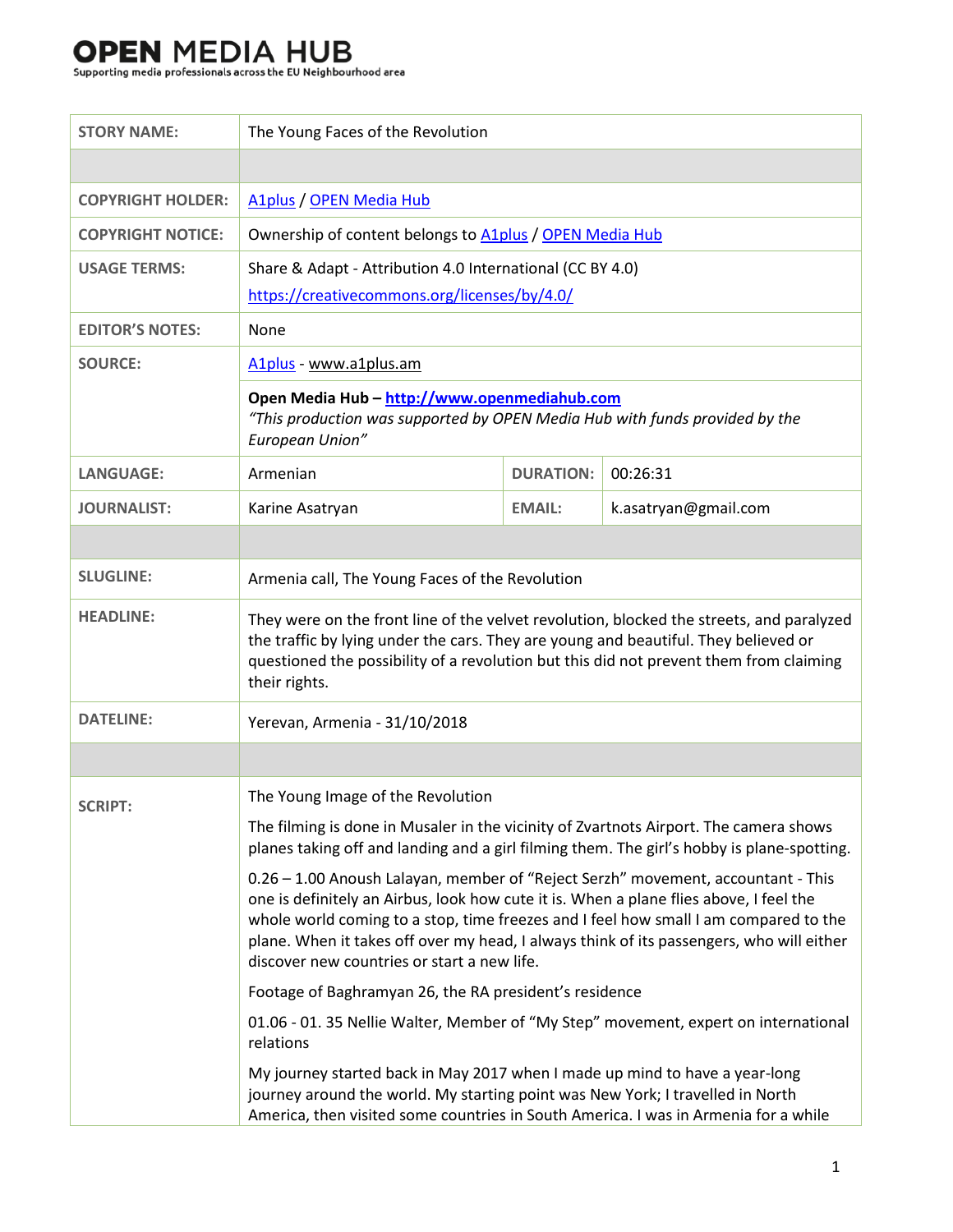### MEDIA

Supporting media professionals across the EU Neighbourhood area

and was going to be back to the USA to head to New Zealand and then Asia but as Mr. Pashinyan says, I got stuck in Armenia.

01.36 - 01.42 The camera shows the gates of the RA president's residence open for everyone on 21 September, 2018.

01.47 - 02.02 Nikol Pashinyan's announcement on 31 March, 2018 - I'm making my step today against Serzh Sargsyan's third term and the Republican Party. I start a march from Vardanats Square in Gyumri to Freedom Square in Yerevan.

The camera shows the office of the Civil Contract Party where the decision of the rally was made.

02.03 - 02.14 Trdat Sargsyan, member of "My Step" movement, oriental studies scholar

When we were leaving the house on 31 March and heading to Gyumri, we made it absolutely clear that we would be backing home only after the revolution.

The camera shows the park in the vicinity of Yerevan Conservatoire.

02.24 - 02.39 Arsen Kharatyan, member of "My Step" Movement, oriental studies scholar

For us, it was a question of dignity. Serzh Sargsyan didn't deserve to represent us. We felt so emotional about it that we decided to claim our rights.

The camera shows Davit Sanasaryan, head of the State Oversight Service

02.41 - 03.10 Davit Sanasaryan, member of "Reject Serzh" campaign, head of the state oversight service, lawyer - They kept telling us that Serzh was so powerful that it was almost impossible [to change anything], as there was no counterbalance. I was telling everyone that each of us was that counterbalance, the people themselves were that counterbalance. They just needed to be given the option to recognize the changes they were going to make and to see their role in these changes. I would tell them it was possible.

The camera shows Lovers' Park in Yerevan and the office of "Restart", a movement initiated by students.

03.12 - 03.29 David Petrosyan, member of "Restart" movement, student. Suddenly you start feeling the dissonance between you and the people around you. The time comes for you to realize that you can no longer put up with this injustice and you have to act. This is the time to restart.

03.03.36 Students at Armenian State Pedagogical University are calling on other students to join their strike.

03.45 - 04.19 Nellie Walter, member of "My Step" movement, expert on international relations- One of my friends who is the present Minister of Diaspora invited me to join one of these discussions of 14+4 initiative, which was later transformed into the "My Step" movement and triggered the revolution. The discussion addressed the steps to be taken to change something in the country. This idea didn't strike me as a realistic one but it sounded romantic and beautiful, so I decided to join the movement.

4.20 - 04.36 Trdat Sargsyan, member of "My Step" movement, oriental studies scholar

The idea of walking was conceived by Mechitar Hayrapetyan, the Minister of Diaspora.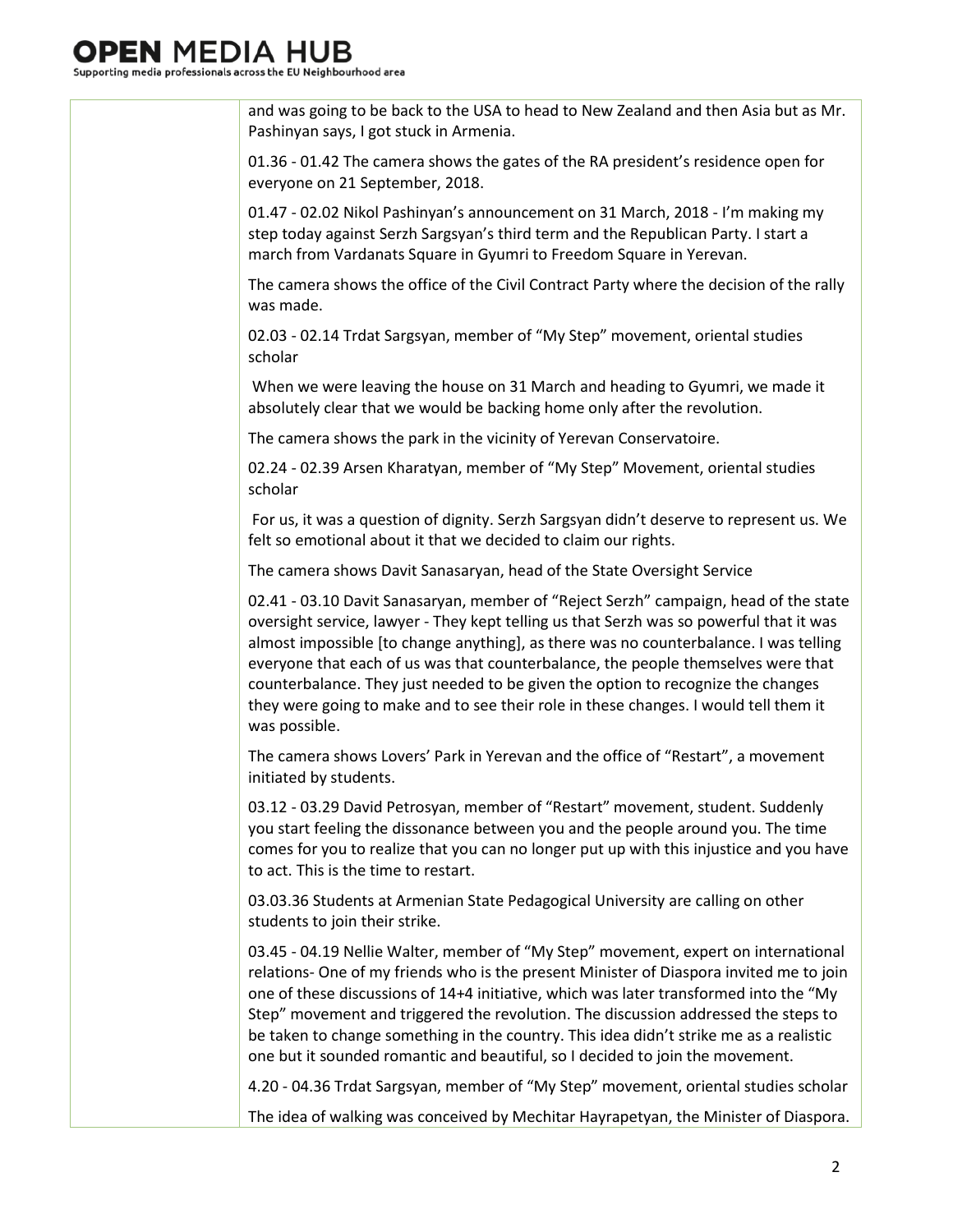### I MEDIA

Supporting media professionals across the EU Neighbourhood area

Then this project was submitted to the department and it was in this very room that the department approved the project and the planning started. That must have been at the beginning of March.

The camera shows the office of Civil Contract Party and Nikol Pashinyan's room back on the days of April revolution.

04.38 - 05.13 Davit Sanasaryan, member of "Reject Serzh" campaign, lawyer

We met one evening ahead of the campaign to discuss how we were going to coordinate our work. We had minor disagreements: I believed we shouldn't mention counterviolence at all and should just highlight that our fight was a peaceful one but Nikol Pashinyan insisted on emphasising that there would be no counterviolence. Now I can see that he was right.

05.13 - 05.20 The campaign is in progress. The demonstrators are chanting: "Say no to Serzh. Reject Serzh. Reject Serzh"

05.20 The scene was filmed in David Petrosyan's place.

05.23 - 06. 03 David Petrosyan, member of "Restart" movement, a student.

Look at my collections of stamps and coins from different countries that I collected when I was between 13 and 16. (He shows them) … here are Greek coins, Armenian coins that we made, these dates back to old Czarist times in Russia. I used to like history a lot, then I got interested in archaeology, I've got more stuff here. Let me show you the bones they gave me as a gift during the excavations.

06.04-06.20 David Petrosyan, member of "Restart" movement, student

When I was a child, I wanted to join the military, and then I dreamed of becoming a football player, then an archaeologist. I haven't made my final decision so far. Let's see how it goes.

06.23 The scene was filmed in of Restart Initiative Centre.

06.23 - 07.13 David Petrosyan, member of "Restart" movement, student

We had this mobility program in University that implied students studying some six months in Armenia, then travelling to Georgia, Ukraine or Belarus for another six months. One of the students on the program who is Georgian of Armenian descent told us that we didn't even have toilet paper. This is how we came up with the idea of launching a toilet paper campaign. At first sight you think the campaign is just about toilet paper but then you realize that this is indicative of the decent facilities in University, it is about making the University a comfortable space for its students. When you imagine not having basic necessities in University, it's even harder to imagine that the University is the students' second home as we like putting it. This already shows how resources are spent. On the internet, for instance, we can learn that a roll of toilet paper costs 170 AMD, yet in the University we can't find that toilet paper.

07.13 – 07.28 The camera shows some segments from the toilet paper campaign unfolding in YSU campus.

07.20 - 07. 36 David Petrosyan, member of ''Restart'' movement, student

The students were unhappy with the political regime in the country and they wanted to have their own contribution to changes. It may sound strange but it was the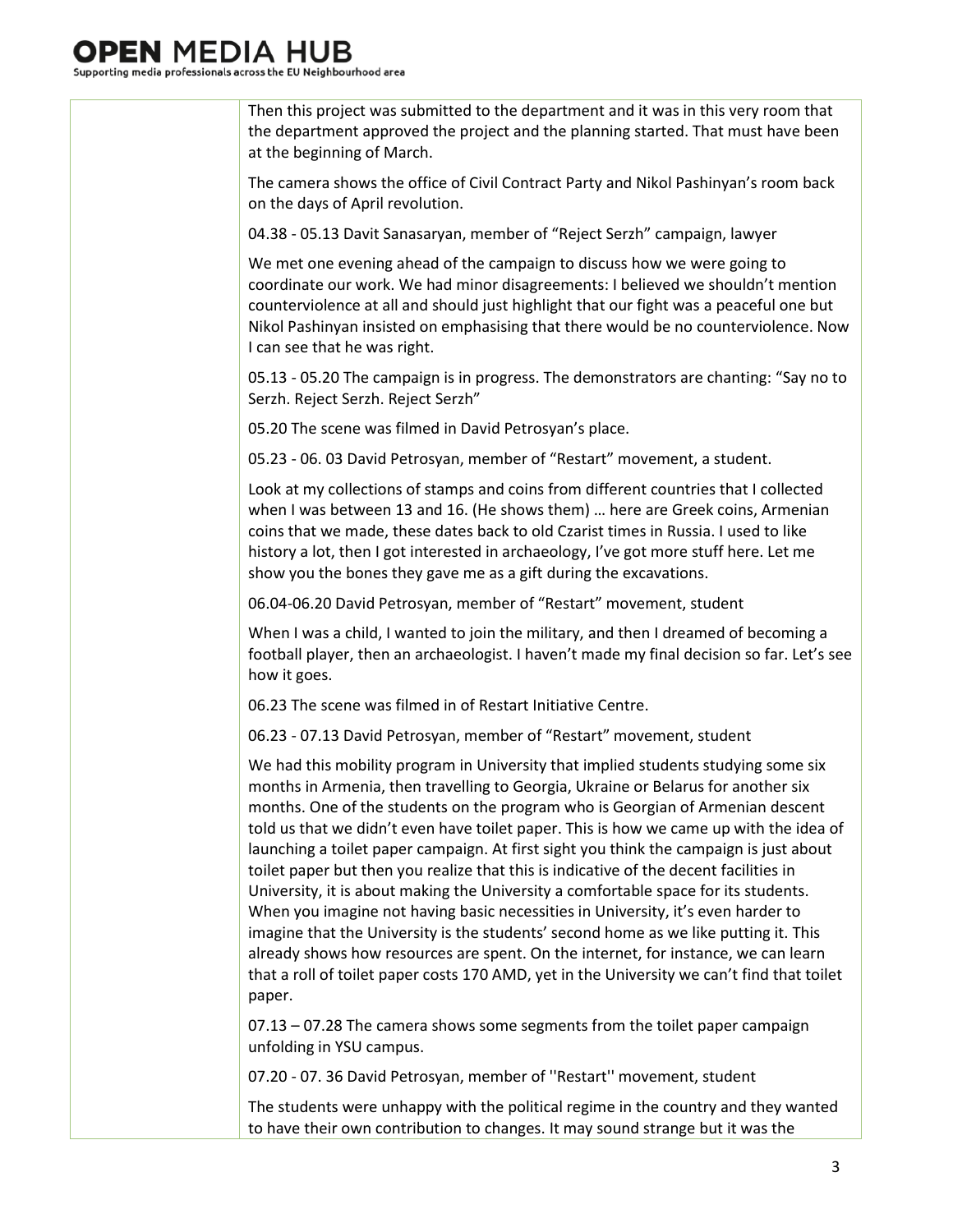### I MEDIA

Supporting media professionals across the EU Neighbourhood area

Republican Party itself that set up all the prerequisites for us to go on strike and to coordinate everything so well.

07.38 - 07.52 The camera shows some segments from the campaign and the students are heard chanting: "Military deferment, join the strike".

07.40 - 07.45 David Petrosyan, member of ''Restart'' movement, a student

We want to meet the Minister of Education and Science.

07.48 Students chant "Free and independent student"

07.53 - 08.00 The camera shows the rally and the participants talking.

Nikol Pashinyan, leader of "My step" movement - I'd like to greet you all.

Everyone - Greetings'

Ararat Mirzoyan, member of "My Step" movement - We survived Jajur.

08.00-08.15 Trdat Sargsyan, member of "My Step" movement, oriental studies scholar

During the march, the hardest overnight stay was the one in Jajur. We thought if we could survive the night, we would definitely be able to make a revolution. It was so cold.

08.17 -08.36 Anoush Lalayan, member of "Reject Serzh" movement, accountant

When we launched the march on the initiative of our movement, I heard in the morning that Nikol Pashinyan was to kick off the march and would call my friends asking them to go and join Nikol and his team in Jajur.

08.38 -08.42 The camera shows some snippets from the campaign and people chanting "Reject Serzh"

08.43 -09. 00 David Petrosyan, member of ''Restart'' movement, a student

When the "Reject Serzh" movement initiated their campaigns in Yerevan, the "Civil Contract" team started its rally from Gyumri and many people joined them on their way. There were two parallel processes going on.

09.10-09.24 Nellie Walter, member of "My Step" movement, expert on international relations - Wherever I go, I feel at home, be it in Armenia, which is my motherland, Europe, South America or Asia.

09.29 -09.35 Anoush Lalayan, member of "Reject Serzh" movement, accountant

I think my friends know me well, as I am always open and direct in communication. I have very few secrets.

09.36 The camera shows Anoush Lalayan blocking the speed camera.

09.50- 11.05 Anoush Lalayan, member of "Reject Serzh" movement, accountant

We discussed and realized that we had to finally do something so that people would talk about us all the time and we started talking about plans for something like that.

There were several options on our list and there were four of us. After some discussions we came to the conclusion that we had to block the speed cameras, as that would attract more attention than any other campaign and would somehow affect Serzh Sargsyan's sources of income. We did that at night and we covered the speed cameras with underwear implying that people were left in their underwear only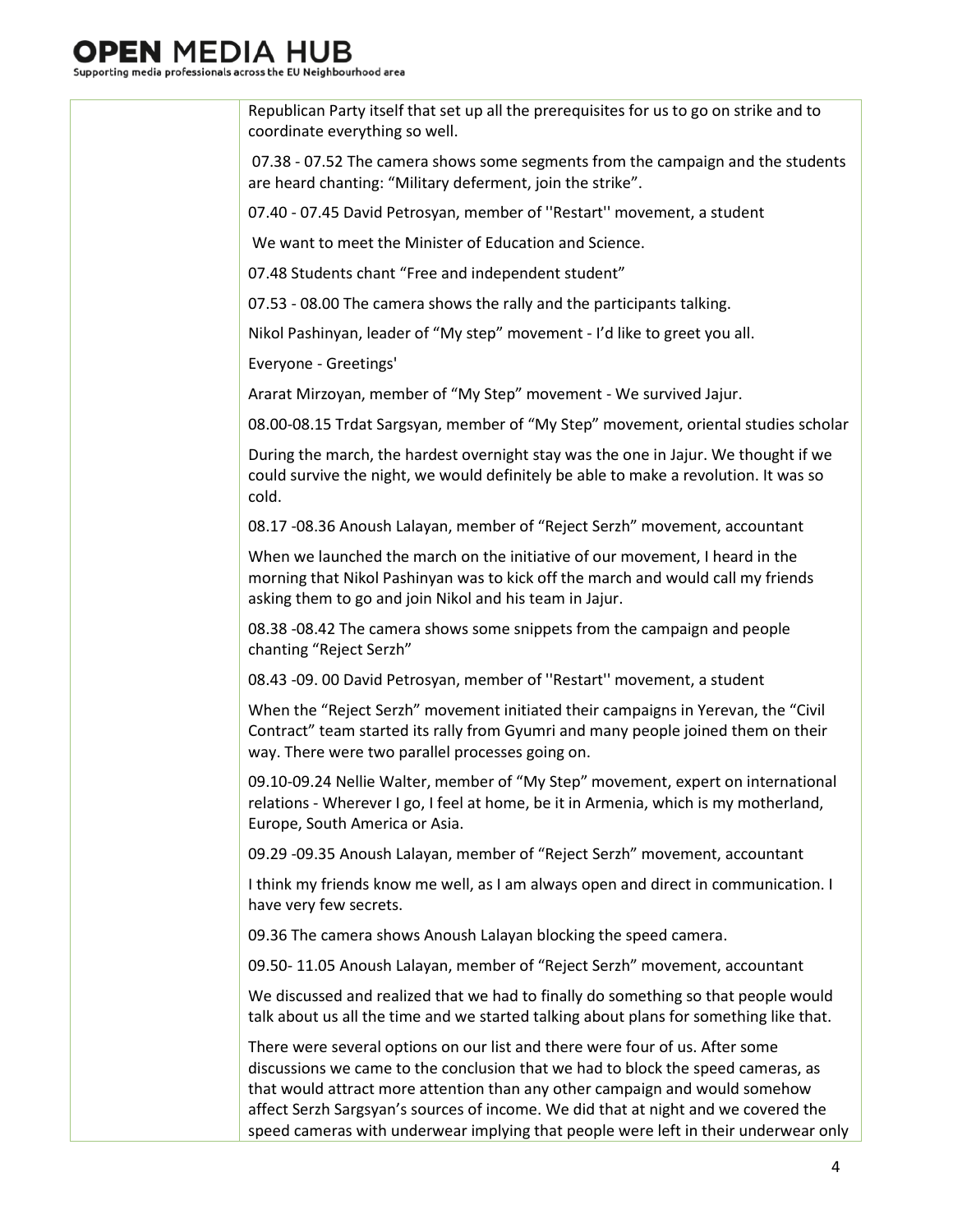### **MEDIA**

Supporting media professionals across the EU Neighbourhood area

and they were forced to give away even their last piece. When I went to the office, my mum called me and said that the police had been in our place and they were going to visit me in my workplace.

Nikol Pashinyan called me and told me that any pressure exercised by the police officers wouldn't go unpunished and that they would do everything for the police officers not to bother me any more. So we decided if any human rights activist was prosecuted by the police, Nikol Pashinyan himself would either block the speed camera or block the road.

11.05 The camera shows Nikol Pashinyan blocking the speed camera.

11.06- 11.22 Nikol Pashinyan- Dear all, we are running this campaign to protect the rights of those civil activists who were prosecuted by the police for taking measures against those speed cameras.

11.23-12.10 Davit Sanasaryan, member of "Reject Serzh" campaign, lawyer

Together with the "Reject Serzh" team we went to Hrazdan to meet the "My Step" team. On our way, we left cover signed "Reject Serzh" for the speed cameras to be covered. There was a strong wind. The covers were either going to be blown away by the wind or removed by the authorities. So this is what we did to create a kind of chaotic situation. On Facebook, we would check in in Ararat when we were actually in Hrazdan. After 15 minutes we would cover another speed camera and would add our location as Vayots Dzor. The police wouldn't understand where all of these actions were taking place. They thought we were on our way to Syuniq.

12.13 – 12.23 Nikol Pashinyan - Dear people. Today is the 13th of April, the fourteenth day of our march and we are about to enter Yerevan.

12.28 The camera shows Freedom Square. People are chanting "Freedom Square is expecting us" and there is a segment from a song "I am not alone, not alone at all".

12.38 -13.10 Nellie Walter, member of "My Step" movement, expert on international relations -If you asked me, I would use the word "spontaneous'' to describe the revolution. Even the political steps taken during the revolution were extremely spontaneous. There had been plans made but nobody spoke of revolution. We were planning to join the rally, to oppose the regime, speak against Serzh Sargsyan being elected the prime minister, change the political situation but nobody had planned to have everything mushroom into a revolution.

13. 11- 13. Anoush Lalayan, member of "Reject Serzh" movement, accountant

When I went to join the first demonstration, I was sure that we would win, 100 percent. I didn't know how it would happen but this was something I was absolutely sure about.

13.30 -13.54 Trdat Sargsyan, member of "My Step" movement, oriental studies scholar

There was a tentative program for the rally and Mechitar Hayrapetyan said that the maximum number of people to join the demonstration would be 4000 to 5000. That was on the fourteenth day of the campaign. Mr. Pashinyan said if the number of people joining the demonstration in Freedom Square ranged between 4000 and 5000, then he would be able to make a revolution. That was at the beginning of March.

13.55 -14.06 Nikol Pashinyan during the first demonstration - Here we shall stand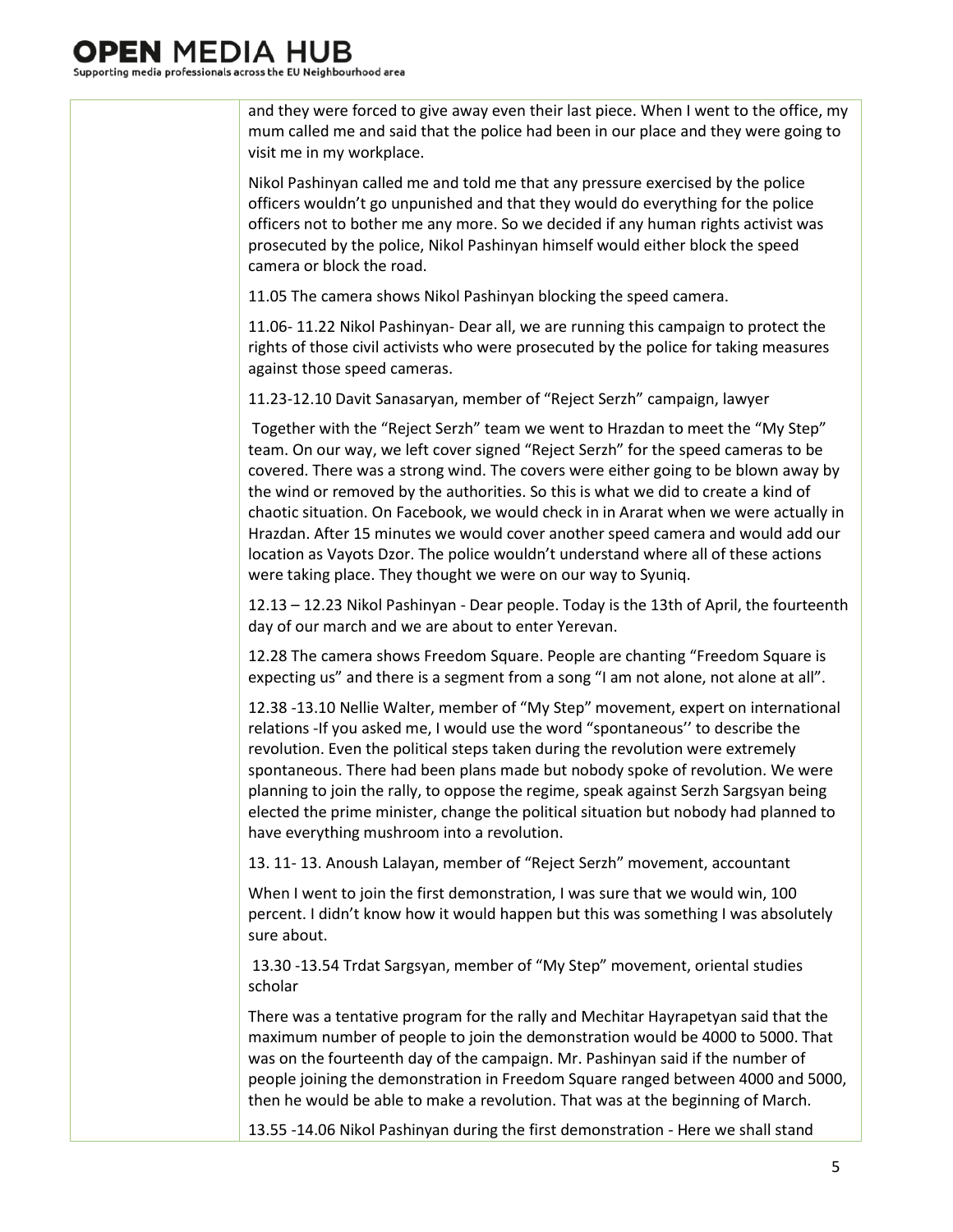### I MEDIA HI

Supporting media professionals across the EU Neighbourhood area

together and our eyes will reflect Serzh Sargsyan's defeat.

14.07 The demonstrators chant 'yes' in response.

14.10-15.24 Nellie Walter, member of "My Step" movement, expert on international relations – When I'm asked whether I have ever experienced any fear of danger, I mean real danger, I always remember the time when I was travelling from Machu Picchu. We had missed the train and had to spend the night on our way. There was basically nothing there, the village was remote, situated on a hill and it was cold and we were not prepared. We had two options, either to stay there or to walk through the jungles to the next village from where we could take a taxi and travel to another city. There were six of us and we had been walking fast and with a purpose, as those in the military do using our cellphone flashlight until three o'clock at night to reach the next village on our way. This was when for the first time in my life I had experienced a real danger and realized that I could lose my life by being killed by wild animals or snakes or even people living there, as what would the tourists do at three o'clock in the jungle? I am not sure how things would go if we had met anyone there.

15.28-15.37 Anoush Lalayan, member of "Reject Serzh" movement, accountant- I've never been afraid of anything in my life except spiders and insects.

15.38 The camera shows the demonstrators' entry to the building of Public Radio Station.

15.42-16. 32 Anoush Lalayan, member of "Reject Serzh" movement, accountant

We made an initial decision to enter the building of the Public Radio Station. I didn't know I was going to be involved in this. One of my friends saw me and said "leave everything and come along." Then he told me we were going to the radio station. When there is some open space among a group of people, everyone moves in that direction. I had a short cut, went upstairs and used the V sign to show that I had reached my destination. The police officer came after me and held me at gunpoint. That must have been the longest second in my life. I was looking at him and wouldn't believe that he would pull the trigger. In fact, he was also afraid. Then Narek Ghahramanyan, one of the activists, came over, hugged me and took me away. Afterwards, Nikol Pashinyan stepped forward and said: ''If you are going to shoot, then shoot me, as I was the one who started everything."

16.39-17.08 Arsen Kharatyan, member of ''My step'' initiative, expert on oriental studies - For as long as I can remember, I have considered taking to the streets as a way to protest. We would tell people: "If you are personally fine with everything, it doesn't necessarily mean that everyone is fine." We were trying to encourage people to feel socially responsible and to think collectively. We wanted to have active citizens, people who would rebel and thus show that they could take risks. It was a fight for freedom.

17.15-17.22 Anoush Lalayan, member of "Reject Serzh" movement, accountant

On 12 April, we blocked Mashtots Avenue with a team of eight people. We wouldn't let any car cross the road for about 40 minutes.

17.23 The camera shows the street blocking campaign, when Anoush gets detained by police officers and as they lift her, asks them to take her away holding her legs.

17.32 Davit Sanasaryan chanting during the campaign, "Police officers, join us!"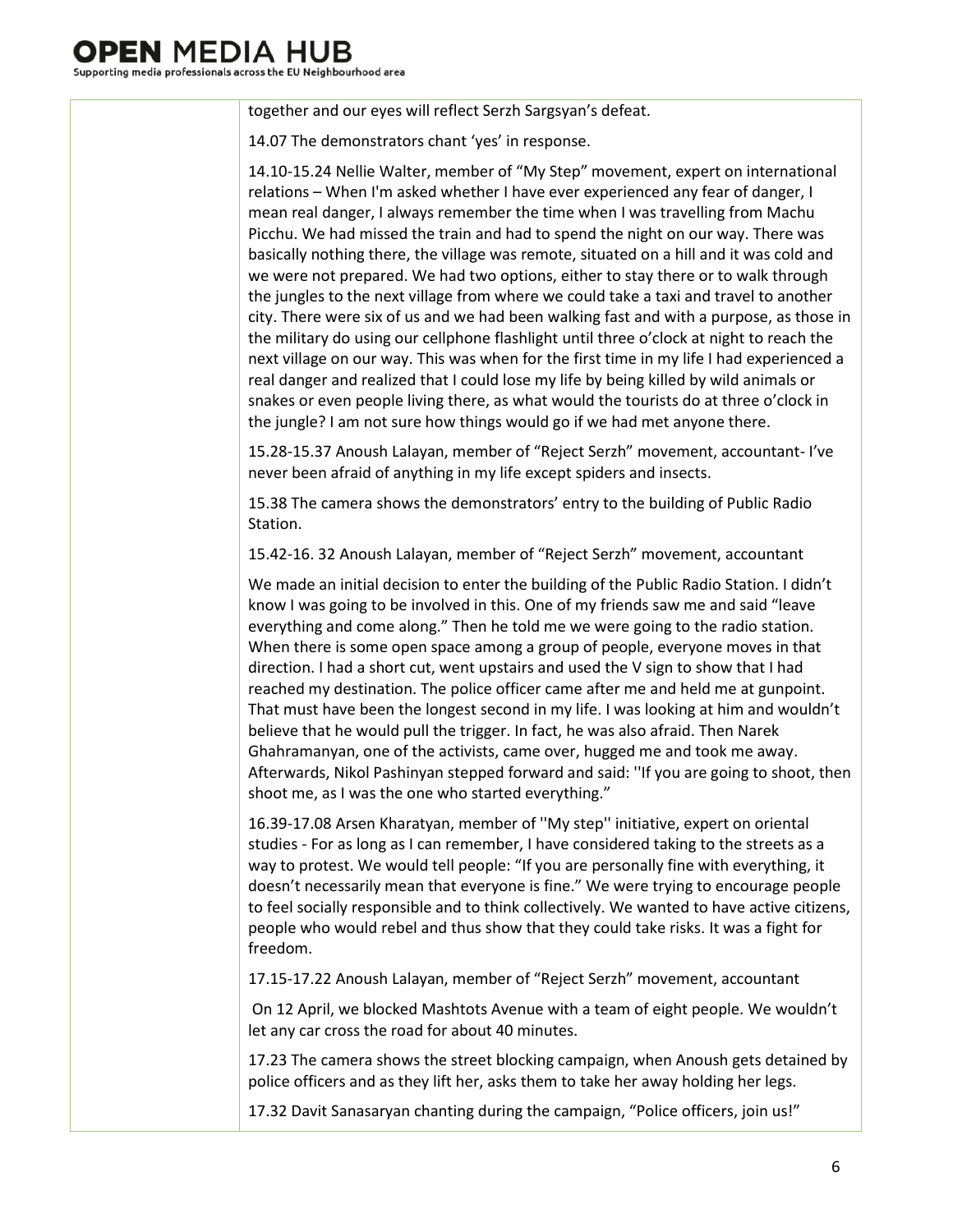### I MEDIA HI

Supporting media professionals across the EU Neighbourhood area

17.37 -18.00 Davit Sanasaryan, member of "Reject Serzh" movement, lawyer No revolution takes place unexpectedly. It is the result of other similar processes. If we say that we managed to make a revolution in one month, that won't be true. All the fights of the past irrespective of the fact that was in charge of them yielded positive results. 18.01 - 18.18 The camera shows a segment from a campaign, when young activists get detained, and one of them, a young girl greets the police officers. 18.18-18.40 Trdat Sargsyan, member of 'My Step" movement, oriental studies scholar The credits for this revolution should not be given to anyone. It's our people who made it possible. The Civil Contract Party did not make this revolution, it had just planned it. It was the Armenian people that steered the wheel of the revolution. 18.45-19.14 Anoush Lalayan, member of "Reject Serzh" movement, accountant We thought what if Serzh Sargsyan didn't consider becoming a PM and finally realized his mistakes and hence ended up unemployed. How can a man survive in this country without any job? We decided to help him by raising a pension fund for him to make ends meet. And we decided to collect only 10-20 drams as this is what he deserved. …. People were still being very kind, besides money they would donate pancakes and doughnuts. 19.15 The camera shows a segment from the campaign "Help Serzh retire" and voices are heard encouraging people to spare coins to donate to this cause. 19.24 -19.43 Davit Sanasaryan, member of "Reject Serzh" movement, lawyer There were people who wouldn't take this event seriously but our task was to make it more participatory, break the atmosphere of fear. And the fear was gone; I can assure you of that. There were people who would come and say:"I'm willing to donate 10 drams to Serzh Sargsyan for him just to leave." 19.45 Campaign. A man's voice is heard saying "We are raising money for Serzh Sargsyan to retire, and a woman is encouraging the others to join. 19.48 The camera shows Baghramyan avenue and Nikol Pashinyan trying to cross the barbed wire. 20.05-21. 53 The camera shows some segments from the velvet revolution. People chant: "Make your step and reject Serzh!" Nikol Pashinyan recites his own poem at the demonstration. I'm making my step today, Making my step to victory Through hopes shimmering on my way To write new pages in history. I've failed and lost my case I've seen lies smirking in my face But my will is firm and strong And my spirit will fight along.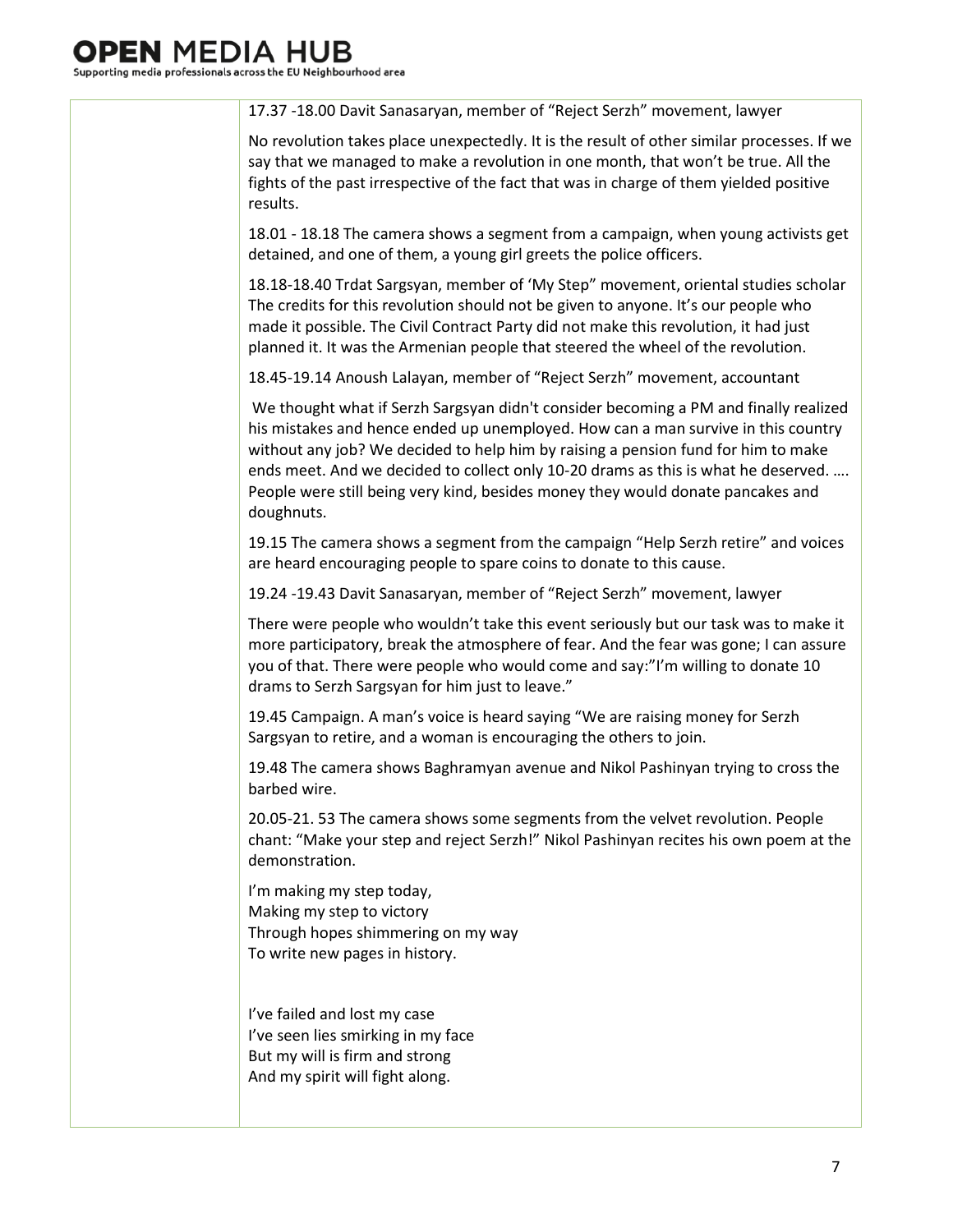### **J** MEDIA HI

Supporting media professionals across the EU Neighbourhood area



23.03-23.50 "Restart" has not achieved its goals yet but the revolution was one of the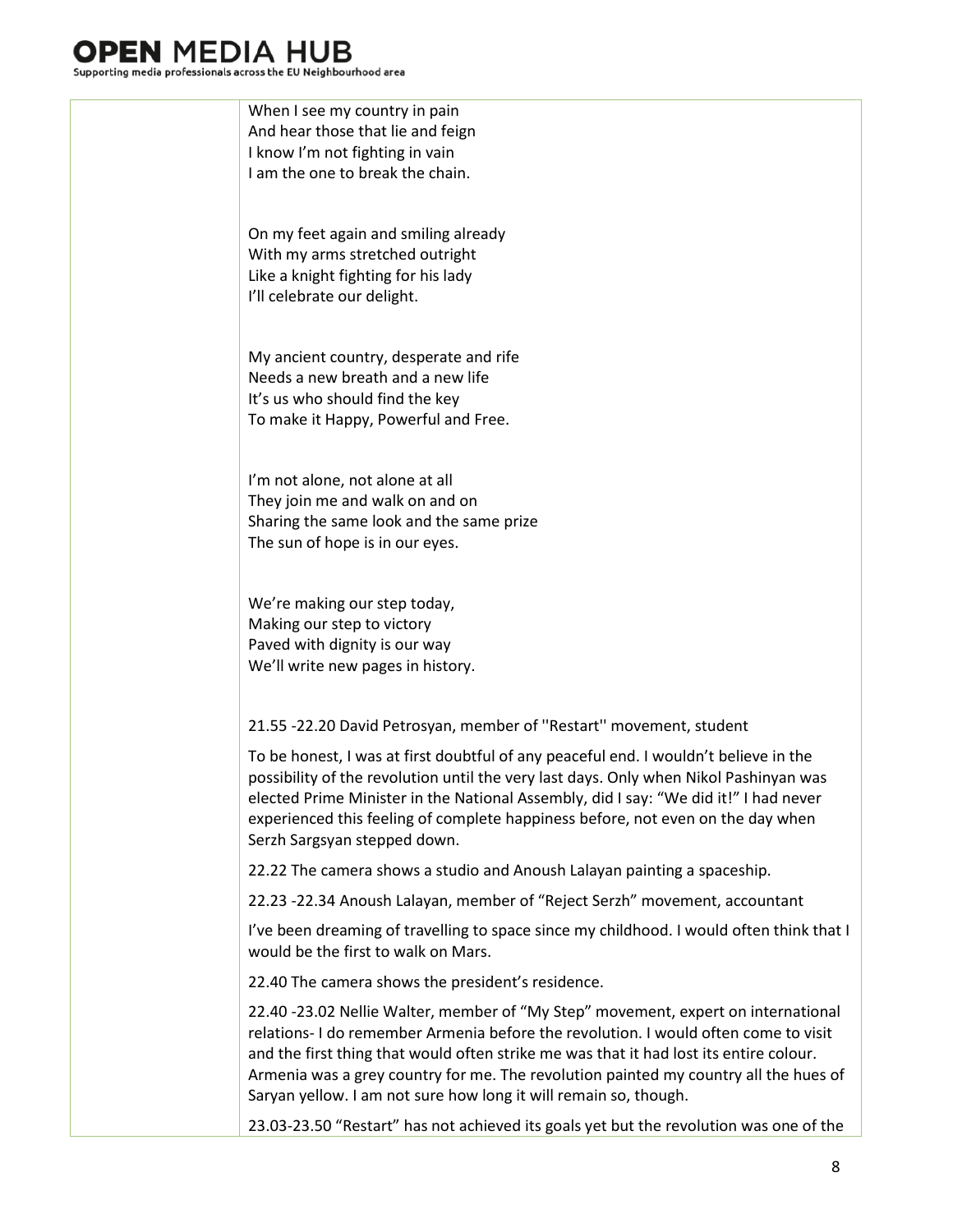|                  | best-written pages in its history. It's not the last page, though. There's still much work<br>to be done, as we haven't yet solved the problems that were voiced in its manifesto<br>upon its start. This is first of all academic freedom, quality of education, decent<br>conditions for both the teaching staff and the students, the importance of not having<br>the University affiliated with any political parties and the relevance of maximizing the<br>students' role in the University administration. These are issues we haven't addressed<br>yet. That's why "Restart" still continues its activities.                                  |
|------------------|-------------------------------------------------------------------------------------------------------------------------------------------------------------------------------------------------------------------------------------------------------------------------------------------------------------------------------------------------------------------------------------------------------------------------------------------------------------------------------------------------------------------------------------------------------------------------------------------------------------------------------------------------------|
|                  | 23.50 The camera shows "Restart" hosting a discussion in Lovers' Park.                                                                                                                                                                                                                                                                                                                                                                                                                                                                                                                                                                                |
|                  | 23.51-24.01 Victoria Aydinyan, assistant to the deputy prime minister                                                                                                                                                                                                                                                                                                                                                                                                                                                                                                                                                                                 |
|                  | We are building the state we want. I'd like to encourage everyone to come to the<br>government, as it's a lot of fun.                                                                                                                                                                                                                                                                                                                                                                                                                                                                                                                                 |
|                  | 24.02-24. Anoush Lalayan, member of "Reject Serzh" continue with a revolution of<br>values. People should change their civic consciousness, they should see themselves as<br>dignified and incorruptible people and this should be reflected both in their thinking<br>and behaviour. Only after having reached this stage, can we consider the revolution<br>complete.                                                                                                                                                                                                                                                                               |
|                  | 24.24-24.36 Arsen Kharatyan, member of "My Step" movement, oriental studies<br>scholar - When we feel that our abilities fail us and people don't need us, other Davids<br>will arrive with their friends (making a reference to David Petrosyan as a<br>representative of a younger generation), who will just remove us from the office. Or<br>we will leave of our own free will.                                                                                                                                                                                                                                                                  |
|                  | 24.36-25.03 Nellie Walter, Member of "My Step" movement, expert on international<br>relations - The backpack is the most important thing to have. It is your home when you<br>travel and it has to be comfortable, as you often cross borders after having walked for<br>8-9 hours. My backpack has always been my friend. People kept asking me how I<br>would travel on my own in South America and I would often tell them I was not alone,<br>as I had my backpack with me.                                                                                                                                                                       |
|                  | 24.04-25.30 Trdat Sargsyan, member of "My Step" movement, an oriental studies<br>scholar                                                                                                                                                                                                                                                                                                                                                                                                                                                                                                                                                              |
|                  | Throughout the rallies and demonstrations we preached love for the country, for the<br>defence structures, for the police and that was the guarantee of our success. We<br>didn't preach hate speech or disseminate violence and that's the reason that love<br>won.                                                                                                                                                                                                                                                                                                                                                                                  |
|                  | 25.31 The camera shows the president's residence, the guard of honour                                                                                                                                                                                                                                                                                                                                                                                                                                                                                                                                                                                 |
|                  | 23.40 -26.31 Nellie Walter, member of "My Step" movement, an expert on<br>international relations - For as long as I remember, when I was visiting other countries,<br>I would never highlight which country I am from. I would never mention I come from<br>Armenia, a country that first adopted Christianity or something like that. Things have<br>changed. If I continue travelling, I will definitely tell people about the revolution, I'll tell<br>them what they can do with their bare hands without exercising any force and I will<br>share with them the smiles, colours and hopes that the revolution produced over the<br>past months. |
|                  |                                                                                                                                                                                                                                                                                                                                                                                                                                                                                                                                                                                                                                                       |
| <b>SHOTLIST:</b> | The filming is done in Musaler in the vicinity of Zvartnots Airport. The camera shows                                                                                                                                                                                                                                                                                                                                                                                                                                                                                                                                                                 |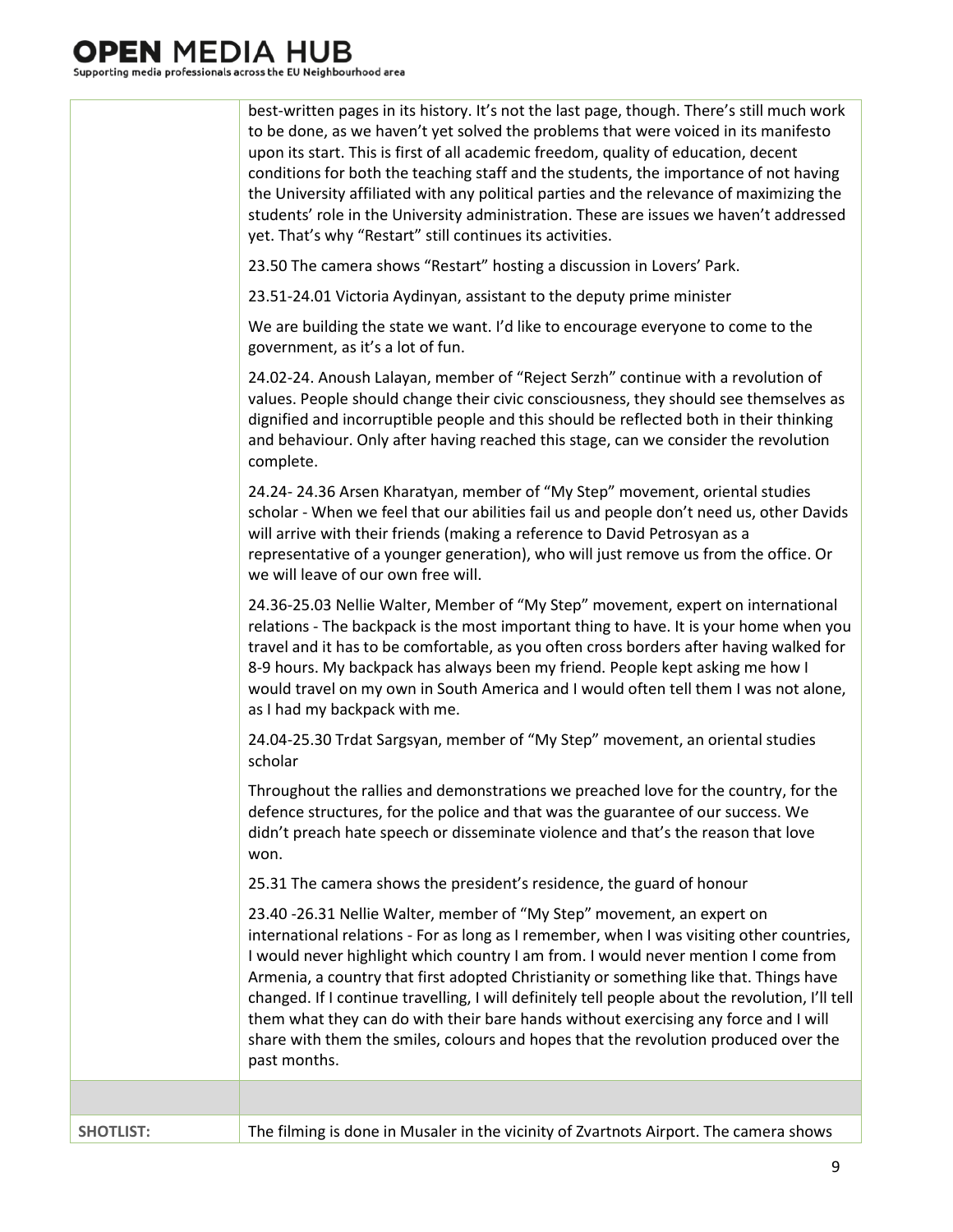# 

|                | planes taking off and landing and a girl filming them.                                                                                      |
|----------------|---------------------------------------------------------------------------------------------------------------------------------------------|
|                | Footage of Baghramyan 26, the RA president's residence                                                                                      |
|                | The camera shows the gates of the RA president's residence open for everyone on 21<br>September, 2018.                                      |
|                | The camera shows the office of the Civil Contract Party where the decision of the rally<br>was made.                                        |
|                | The camera shows the park in the vicinity of Yerevan Conservatoire.                                                                         |
|                | Footage in State Oversight Service                                                                                                          |
|                | The camera shows Lovers' Park in Yerevan and the office of "Restart", a movement<br>initiated by students.                                  |
|                | The camera shows the office of Civil Contract Party and Nikol Pashinyan's room back<br>on the days of April revolution.                     |
|                | The "Reject Serzh" campaign is in progress.                                                                                                 |
|                | The scene was filmed in David Petrosyan's place.                                                                                            |
|                | The scene was filmed in of Restart Initiative Centre.                                                                                       |
|                | The camera shows some segments from the toilet paper campaign unfolding in YSU<br>campus.                                                   |
|                | The camera shows some segments from the campaign                                                                                            |
|                | The camera shows the rally.                                                                                                                 |
|                | The camera shows some snippets from the campaign and people chanting "Reject<br>Serzh"                                                      |
|                | The camera shows Anoush Lalayan blocking the speed camera.                                                                                  |
|                | The camera shows Nikol Pashinyan blocking the speed camera.                                                                                 |
|                | The camera shows Freedom Square.                                                                                                            |
|                | Footage from the first demonstration.                                                                                                       |
|                | The camera shows the demonstrators' entry to the building of Public Radio Station.                                                          |
|                | The camera shows the street blocking campaign.                                                                                              |
|                | The camera shows a segment from a campaign, when young activists get detained,<br>and one of them, a young girl greets the police officers. |
|                | The camera shows a segment from the campaign "Help Serzh retire"                                                                            |
|                | The camera shows Baghramyan avenue and Nikol Pashinyan trying to cross the barbed<br>wire.                                                  |
|                | The camera shows some segments from the velvet revolution.                                                                                  |
|                | Footage from the Parliament Session.                                                                                                        |
|                | The camera shows the president's residence.                                                                                                 |
|                | The camera shows "Restart" hosting a discussion in Lovers' Park.                                                                            |
|                | The camera shows the president's residence, the guard of honour                                                                             |
|                |                                                                                                                                             |
| <b>SCRIPT:</b> | Հեղափոխության երիտասարդ դեմքը                                                                                                               |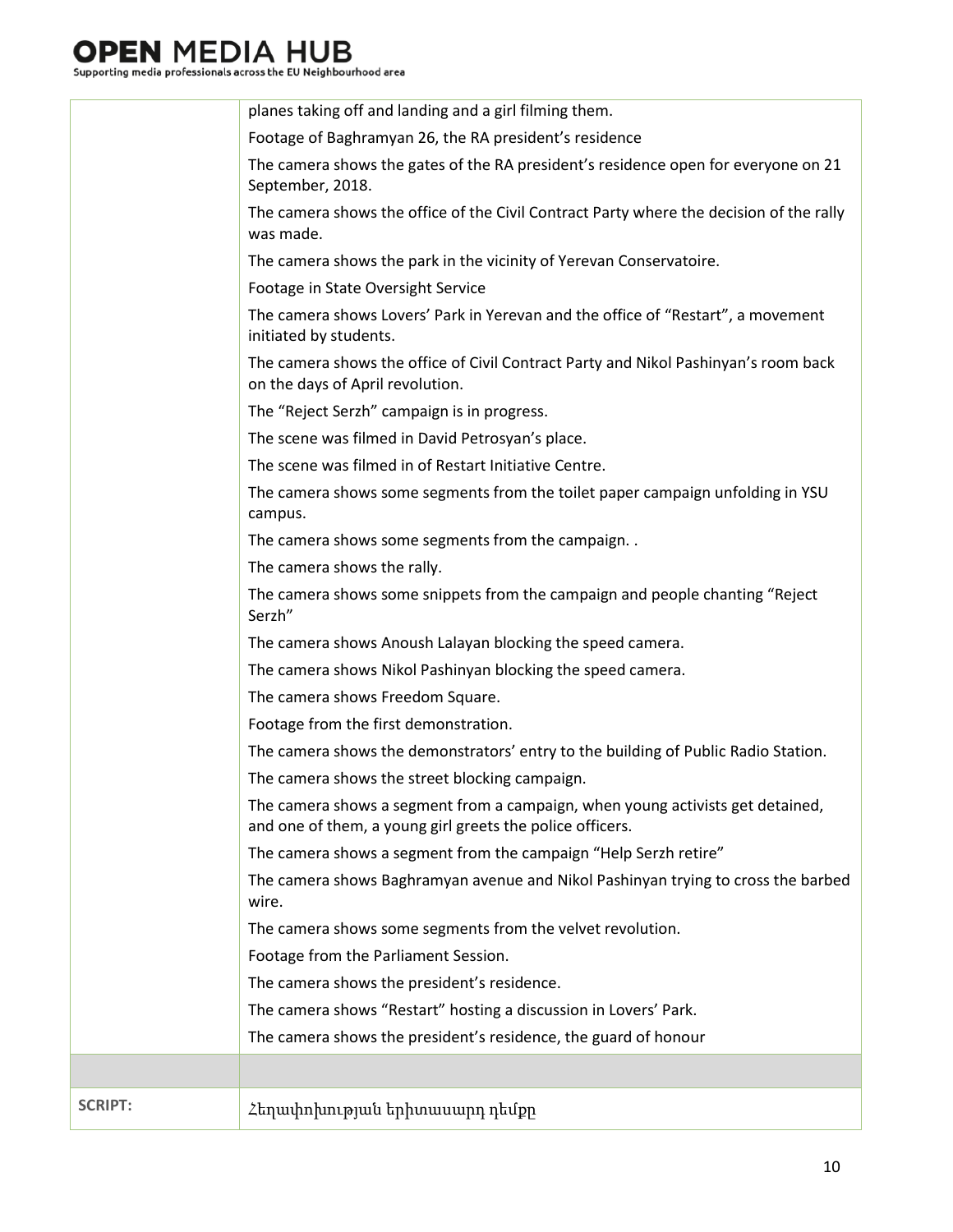| (Original language) | Նկարահանում` «Զվարթնոց» օդանավակայանի մերձակայքում`<br>Մուսալեռում։ Կադրում` վերելք եւ վայրէջք կատարող ինքնաթիռներ, որոնց<br>նկարում է աղջիկը, որի հոբբին plane-spotting-ն է:                                                                                                                                                 |
|---------------------|-------------------------------------------------------------------------------------------------------------------------------------------------------------------------------------------------------------------------------------------------------------------------------------------------------------------------------|
|                     | 0.26–1.00 Անուշ Լալայան . «Մերժիր Սերժին» նախաձեռնության անդամ /<br>hաշվապահ—Ինքն էլ է Էյրբաս, վստահաբար, ու շատ-շատ սիրուն է։ Երբ որ<br>ինքնաթիռն անցնում է գլխիս վերեւով, ինձ համար ոնց որ ամբողջ աշխարհը<br>կանգնի, ամբողջ ժամանակը կանգնի, ու ես զգամ ինչքան փոքր եմ`<br>համեմատած այդ ինքնաթիռի։                         |
|                     | Երբ որ ինքը բարձրանում է իմ գլխի վերեւով, ես միշտ մտածում եմ, որ ինչ-որ<br>մարդիկ ձամփորդում են նրանով, կամ ինչ-որ նոր երկիր են տեսնելու, կամ<br>նոր կյանք են սկսելու։                                                                                                                                                        |
|                     | Նկարահանում ` ՀՀ նախագահի նստավայրում` Բաղրամյան 26-ում                                                                                                                                                                                                                                                                       |
|                     | 01.06 -01. 35 Նելլի Վալտեր , «Իմ Քայլը» նախաձեռնության անդամ /<br>միջազգայնագետ- Ճանապարհորդությունը սկսվեց 2017թ մայիսին, երբ<br>որոշեցի, որ պետք է մեկ տարի ձանապարհորդեմ աշխարհի շուրջ:                                                                                                                                    |
|                     | Մկսել եմ Նյու Յորքից, շրջել եմ ողջ Հյուսիսային Ամերիայում, հետո<br>Հարավային Ամերիկայի տարբեր երկրներում, մի պահ եկել էի Հայաստան,<br>որպեսզի արդեն հետ վերադառնայի Ամերիկա, որտեղից էլ արդեն<br>ձանապարհորդությունը պետք է գնար Նոր Զելանդիա, հետո դեպի Ասիա,<br>բայց, ինչպես պարոն Փաշինյանն է ասում, խցանվեցի Հայաստանում։ |
|                     | 01.36 -01.42 Կադրում` 2018թ սեպտեմբերի 21. ՀՀ նախագահի նստավայրի<br>այգու մուտքը դառնում է ազատ բոլորի համար:                                                                                                                                                                                                                 |
|                     | 01.47-02.02 Նիկոլ Փաշինյանի հայտարարությունը 2018թ մարտի 31-ին -Այսօր<br>ես իմ քայլն եմ անում ընդդեմ Մերժ Մարգսյանի երրորդ ժամկետի եւ ընդդեմ<br>ՀՀԿ-ի։ Եւ այսօր ես սկսում եմ քայլարշավ Գյումրիի Վարդանանց<br>հրապարակից դեպի Երեւան, դեպի Ազատության հրապարակ։                                                                |
|                     | Նկարահանում` Քաղաքացիական պայմանագիր կուսակցության<br>գրասենյակում, որտեղ կայացվել է քայլերթի որոշումը                                                                                                                                                                                                                        |
|                     | 02.03-02.14 Տրդատ Սարգսյան «Իմ Քայլը» նախաձեռնության անդամ /<br>արեւելագետ- Մարտի 31-ին, երբ տանից դուրս էինք գալիս եւ գնում դեպի<br>Գյումրի քայլելու, հստակ ասացինք, որ հեղափոխությունից հետո նոր<br>կվերադառնանք տուն։                                                                                                      |
|                     | Նկարահանում` Երեւանի Կոնսերվատորիային կից այգում                                                                                                                                                                                                                                                                              |
|                     | 02.24 -02.39 Արսեն Խառատյան , «Իմ Քայլը» նախաձեռնության անդամ /<br>արեւելագետ- Կար շատ հստակ ընկալում, որ սա արժանապատվության<br>խնդիր է. Մերժ Մարգսյանն ինքը արժանի չի , որ ինձ ներկայացնի։ Իսկապես<br>այդպես` երբ որ դու զայրանում ես այնքան, որ պարտադրում ես քո<br>իրավունքը։                                             |
|                     | Նկարահանում` ՀՀ պետական վերահսկողության ծառայությունում, որի<br>ղեկավարը Դավիթ Սանասարյանն է։                                                                                                                                                                                                                                 |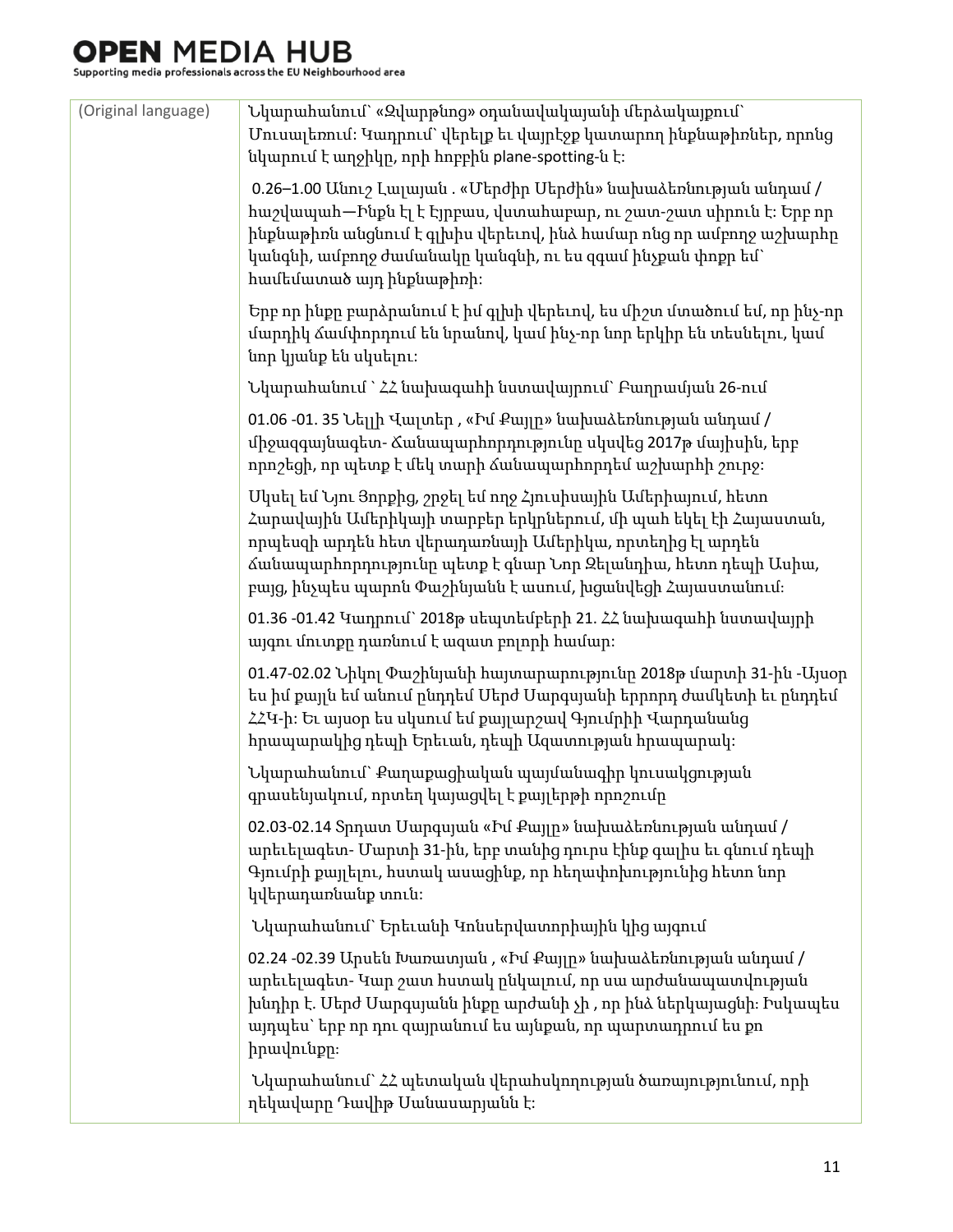02.41 -03.10 Դավիթ Սանասարյան «Մերժիր Սերժին» նախաձեռնության անդամ / իրավագետ- Ասում էին, դե Սերժն այնքան ուժեղ է, որ չի լինելու, հակակշռող ուժ չկա: Ես բոլորին ասել եմ, որ հակակշռող ուժը հենց ամեն մեկն է, եւ հակակշռող ուժն հենց ժողովուրդն է : Ուղղակի ժողովրդին պետք է տալ այն այլընտրանքը, որ իրենք հստակ հասկանան, որ գնում են փոփոխության եւ մեզնից է կախված: Ու ես ասում էի, որ այդ հնարավոր է։ Նկարահանում` Երեւանի Սիրիահարների այգում եւ Ռեստարտ ուսանողական նախաձեռնության գրասենյակում:

03.12- 03.29 Դավիթ Պետրոսյան «Ռեստարտ» ուսանողական նախաձեռնության անդամ/ ուսանող - Մի հատ պրոցես է քո մոտ գալիս, որ դու հասկանում ես, որ այդ շրջակա միջավայրը որ կա, դու իր հետ ներդաշնակ չես։ Երբ որ դու զգում ես, որ դու չես կարող հանդուրժել, հաշտվել այդ անարդարության հետ եւ ուզում ես ինչ–որ բան անել, այդ ժամանակ գալիս է` իթս թայմ դու ռեսթարթ:

03.03.36 Ուսանողներ Հայաստանի պետական մանկավարժական համալսարանում, որոնք վանկարկում են` դասադուլ, դասադուլ:

03.45 -04.19 Նելլի Վալտեր -«Իմ Քայլը» նախաձեռնության անդամ / միջազգայնագետ- Ընկերներիցս մեկը` այժմյան Սփյուռքի նախարարը, ինձ հրավիրեց իրենց հերթական հանդիպումներից մեկին, որի ընթացքում արդեն քննարկվում էր 14+4 ինիցատիվան, որը հետագայում վերածվեց «Իմ քայլը» նախաձեռնությանը ու նաեւ հեղափոխությանը. այնտեղ քննարկվում էր ինչ քայլ կարելի է անել. ինչ պետք է անել, որպեսզի ինչ -որ բան փոխվի երկրում, ես այդ իդեան այն ժամանակ ոչ ռեալիստական, բայց գոնե ռոմանտիկ ու սիրուն համարեցի եւ միացա այդ շարժմանը։

04.20-04.36 Տրդատ Սարգսյան «Իմ Քայլը» նախաձեռնության անդամ / արեւելագետ- Քայլելու գաղափարն առաջացել է Սփյուռքի նախարար Մխիթար Հայրապետյանի մոտ, հետո այդ ծրագիրը ներկայացվեց վարչությանը հենց այս սենյակում. վարչությունը հավանություն տվեց, հետո սկսվեցին նախապատրաստական աշխատանքները, դա երեւի մարտի սկիզբն էր արդեն:

Կադրում` Քաղաքացիական պայմանագիր կուսակցության գրասենյակ` Նիկոլ Փաշինյանի սենյակը ապրիլյան հեղափոխության օրերին:

04.38 -05.13 Դավիթ Սանասարյան «Մերժիր Սերժին» նախաձեռնության անդամ / իրավագետ - Մեկնարկի նախորդ գիշերը մենք հանդիպել ենք եւ պայմանավորվել ենք, որ համագործակցում ենք, իրար հետ խորհրդակցելով` միասին կազմակերպում ենք հետագա աշխատանքները։Մի քիչ բանավեճ տեղի ունեցավ այդտեղ, ես ունեի իմ դիրքորոշումը, որ չպետք է մենք խոսենք հակաբռնության մասին, մենք պետք է խոսենք զուտ, որ խաղաղ է լինելու պայքարը, իսկ Նիկոլ Փաշինյանն ասում էր` չէ, հենց այդ էլ պետք է շեշտենք, որ չի լինելու որեւիցե հակաբռնություն: Ու ես կարող եմ ասել, որ պրակտիկայում ես ընդունեցի, որ ինքն էր ճիշտ։

05.13-05.20 Ակցիա. Լսվում է` Սերժին ասում ենք` ոչ: Ոչ, ոչ, ոչ. ոչ; Մերժիր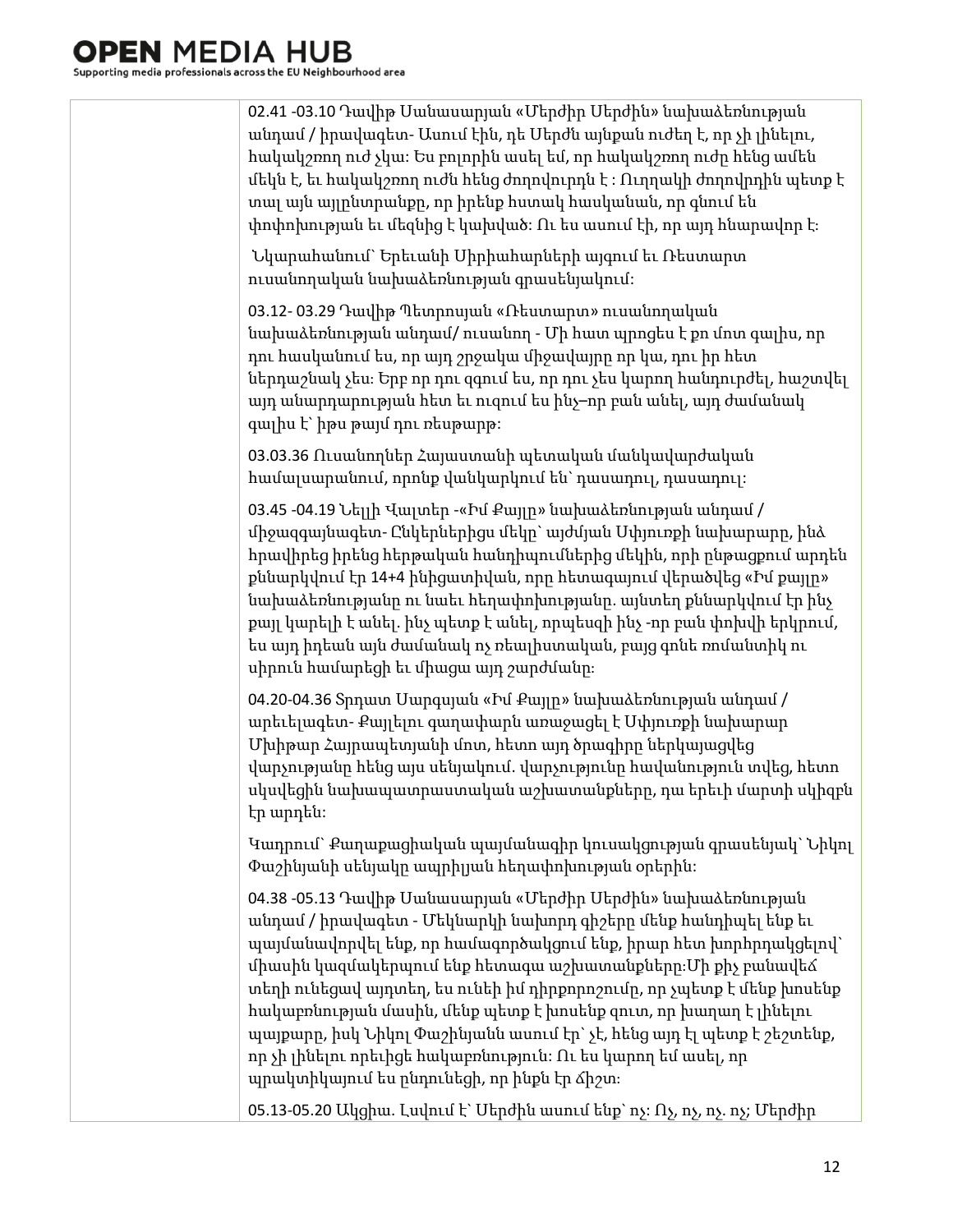Սերժին, Մերժիր Սերժին: 05.20 Նկարահանում Դավիթ Պետրոսյանենց տանը 05.23- 06. 03 Դավիթ Պետրոսյան «Ռեստարտ» ուսանողական նախաձեռնության անդամ/ ուսանող Հավաքել եմ/ ցույց է տալիս դրոշմանիշներն ու տարբեր երկրների արժույթները/ 13-ից մինչեւ 16 տարեկանը։ Սրանք փողեր են, հունական է, սրանք հայկական են, մենք ենք սարքել, այս էլ հին ռուսական ցարական փողեր են։ Պատմությունը սիրում էի , հետո հնագիտությամբ էի ես հետաքրքրված. այստեղ ես ունեմ այդ բաները, հիմա ցույց կտամ ձեզ, տեսնեմ որտեղ է, այս ինձ նվիրել են պեղումների ժամանակ, ոսկորներ են: 06.04-06.20 Դավիթ Պետրոսյան «Ռեստարտ» ուսանողական նախաձեռնության անդամ/ ուսանող -Ես փոքր ժամանակ սկզբում զինվորական էի ուզում դառնալ,հետո ֆուտբոլիստ, հետո հնէաբան, իսկ հիմա այդպես վերջնական չեմ կողմնորոշվել։ Տենանք, ոնց կստացվի: 06.23 Նկարահանում Ռեստարտ նախաձեռնության կենտրոնում 06.23-07.13 Դավիթ Պետրոսյան «Ռեստարտ» ուսանողական նախաձեռնության անդամ/ ուսանող - Առարկա ունենք համալսարանում, որ վեց ամիս այստեղ ես, վեց ամիս Վրաստան, Ուկրաինա կամ Բելառուս։ Տղաներից մեկը, որ Վրաստանի հայ է, որն եկել է այստեղ այդ առարկայով, ասաց ձեզ մոտ գոնե զուգարանի թուղթ չկա։ Ու մեզ մոտ այդ` զուգարանի թղթի ակցիայի միտքը եկավ: Ինչ է ինքը ցույց տալիս, առաջին հայացքից ասում ենք` հա զուգարանի թուղթ է, բայց ինքը խոսում է համալսարանում արժանապատիվ պայմանների գոյության մասին, ինքը խոսում է համալսարանում ուսանողի զուտ հարմար տարածքի մասին, եթե դու, օրինակ, չես կարողանում օգտվել այդ առաջին անհրաժեշտության առարկայից, շատ բարդ է պատկերացնել, որ այդ համալսարանը , օրինակ, ուսանողի երկրորդ տունն է, ոնց որ հաճախ մենք ասում ենք։ Ինքը խորհրդանշում է ռեսուրսների ծախսման մասին, ինչպես է ռեսուրսները ծախսվում, օրինակ , համացանցում գրված է, որ 170 դրամ է այդ զուգարանի թուղթը ու այդ թուղթը չկա։ 07.13 – 07.28 Կադրում զուգարանի թղթի ակցիա ԵՊՀ բակում 07.20 -07. 36 Դավիթ Պետրոսյան «Ռեստարտ» ուսանողական նախաձեռնության անդամ/ ուսանող Ուսանողները հանդիսանում են Հայաստանի հասարակության մի հատված, ովքեր դժգոհ էին երկրում իրավիճակից ու ցանկանում էին իրենց մասնակցությունն ունենալ: Կոպիտ ասած` Հանրապետական կուսակցությունը բոլոր նախադրյալները ստեղծեց, որ մենք լավ կազմակերպեինք դասադուլը: 07.38-07.52 Կադրեր ակցիայից` Լսվում է `Տարկետում լինելու ա, Դասադուլ: 07.40-07.45 Դավիթ Պետրոսյան «Ռեստարտ» ուսանողական նախաձեռնության անդամ/ ուսանող - Մենք ուզում ենք հանդիպել ԿԳ նախարարի հետ: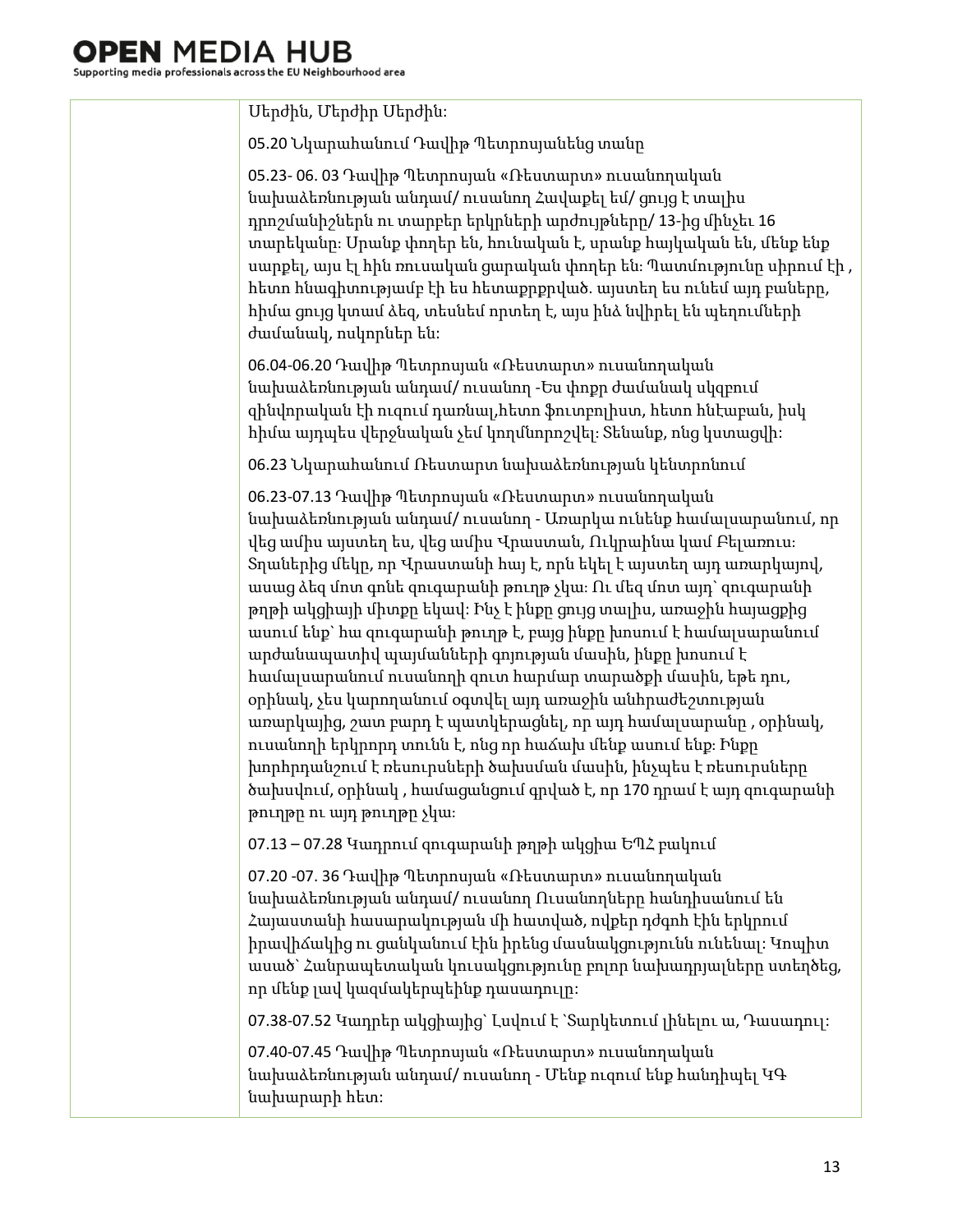| 07.48 Լսվում է` Ազատ, անկախ ուսանող                                                                                                                                                                                                                                                                                                                                        |
|----------------------------------------------------------------------------------------------------------------------------------------------------------------------------------------------------------------------------------------------------------------------------------------------------------------------------------------------------------------------------|
| 07.53 -08.00 Կադր քայլերթից՝ զրույց մասնակիցների միջեւ                                                                                                                                                                                                                                                                                                                     |
| Նիկոլ Փաշինյան, «Իմ Քայլը» նախաձեռնության առաջնորդ- Ողջունում ենք<br>ժողովուրդ                                                                                                                                                                                                                                                                                             |
| Մյուսներ- Ողջույն.                                                                                                                                                                                                                                                                                                                                                         |
| Արարատ Միրզոյան, «Իմ Քայլը» նախաձեռնության անդամ – Ողջ ենք մնացել<br><b>Quioning</b> htinn:                                                                                                                                                                                                                                                                                |
| 08.00-08.15 Տրդատ Սարգսյան «Իմ Քայլը» նախաձեռնության անդամ /<br>արեւելագետ Ջաջուռում գիշերակացն էր երեւի ամենադաժանը քայլերթի<br>րնթացքում։ Մտածում էինք՝ այս գիշեր եթե հաղթահարենք, ուրեմն<br>հեղափոխությունը միանշանակ կհաջողվի։ Այդքան ցուրտ էր այդ օրը։                                                                                                                |
| 08.17 -08.36 Անուշ Լայայան «Մերժիր Մերժին» նախաձեռնության անդամ /<br>hաշվապահ -Երբ որ մենք «Մերժիր Մերժին» նախաձեռնությամբ սկսեցինք<br>մեր ցույցերը, ես առավոտյան լսեցի, որ Նիկոլ Փաշինյանը պետք է դուրս գա<br>քայլարշավի, ես ամբողջ սրտով մինչեւ գիշերվա հազարը , երբ նրանք Ջաջուռ<br>գյուղում էին, զանգում էի ընկերներիս եւ ասում էի` խնդրում եմ, եկեք գնանք<br>միանանք։ |
| 08.38 -08.42 Կադրում` ակցիա, լսվում ` «Մերժիր Սերժին», «Մերժիր Սերժին»,<br>«Մերժիր Սերժին»                                                                                                                                                                                                                                                                                 |
| 08.43 -09. 00 Դավիթ Պետրոսյան «Ռեստարտ» ուսանողական<br>նախաձեռնության անդամ/ ուսանող Երբ որ «Մերժիր<br>Uերժին»նախաձեռնությունն իր ակցիաները սկսեց Երեւանում,<br>«Քաղաքացիական Պայմանագրի» թիմը, ընդ որում` ձանապարհին շատ<br>մարդիկ իրենց միացան, սկսեցին Գյումիիից գալ, այսինքն զուգահեռ<br>պրոցեսներ էր։                                                                 |
| 09.10-09.24 Նելլի Վալտեր «Իմ Քայլը» նախաձեռնության անդամ /<br>միջազգայնագետ- Ես ամեն տեղ , ամեն երկրում, ամեն քաղաքում , թե<br>Հայաստանում, որ իմ ծննդավայրն է, թե Եվրոպայում, թե Հարավային<br>Ամերիկայում, թե Ասիայում ես ինձ զգում եմ՝ ինչպես իմ տանը։                                                                                                                   |
| 09.29 -09.35 Անուշ Լալայան «Մերժիր Սերժին» նախաձեռնության անդամ /<br>hwyywwuh                                                                                                                                                                                                                                                                                              |
| Ինձ թվում է` իմ ընկերներն ինձ լավ գիտեն, որովհետեւ ես միշտ բաց եմ եւ<br>միշտ ամեն ինչի մասին ասում եմ։ Ես շատ քիչ գաղտնիքներ ունեմ;                                                                                                                                                                                                                                        |
| 09.36 Կադրում` Անուշ Լալայանը փակում է արագաչափը                                                                                                                                                                                                                                                                                                                           |
| 09.50- 11.05 Անուշ Լալայան «Մերժիր Սերժին» նախաձեռնության անդամ /<br>հաշվապահ- Մենք որոշեցինք ու հասկացանք, որ ինչ-որ բան պետք է անենք,<br>որ մարդիկ անընդհատ մեր մասին խոսեն, որ մարդը մարդուց<br>խոսակցությունը շարունակվի, եւ լիքը մարդիկ իմանան, որ այսպիսի բան է<br>նախաձեռնվում։                                                                                     |
| Ունեցել ենք մի քանի տարբերակ անելու, չորս ընկեր ենք եղել ու վերջում եկել                                                                                                                                                                                                                                                                                                   |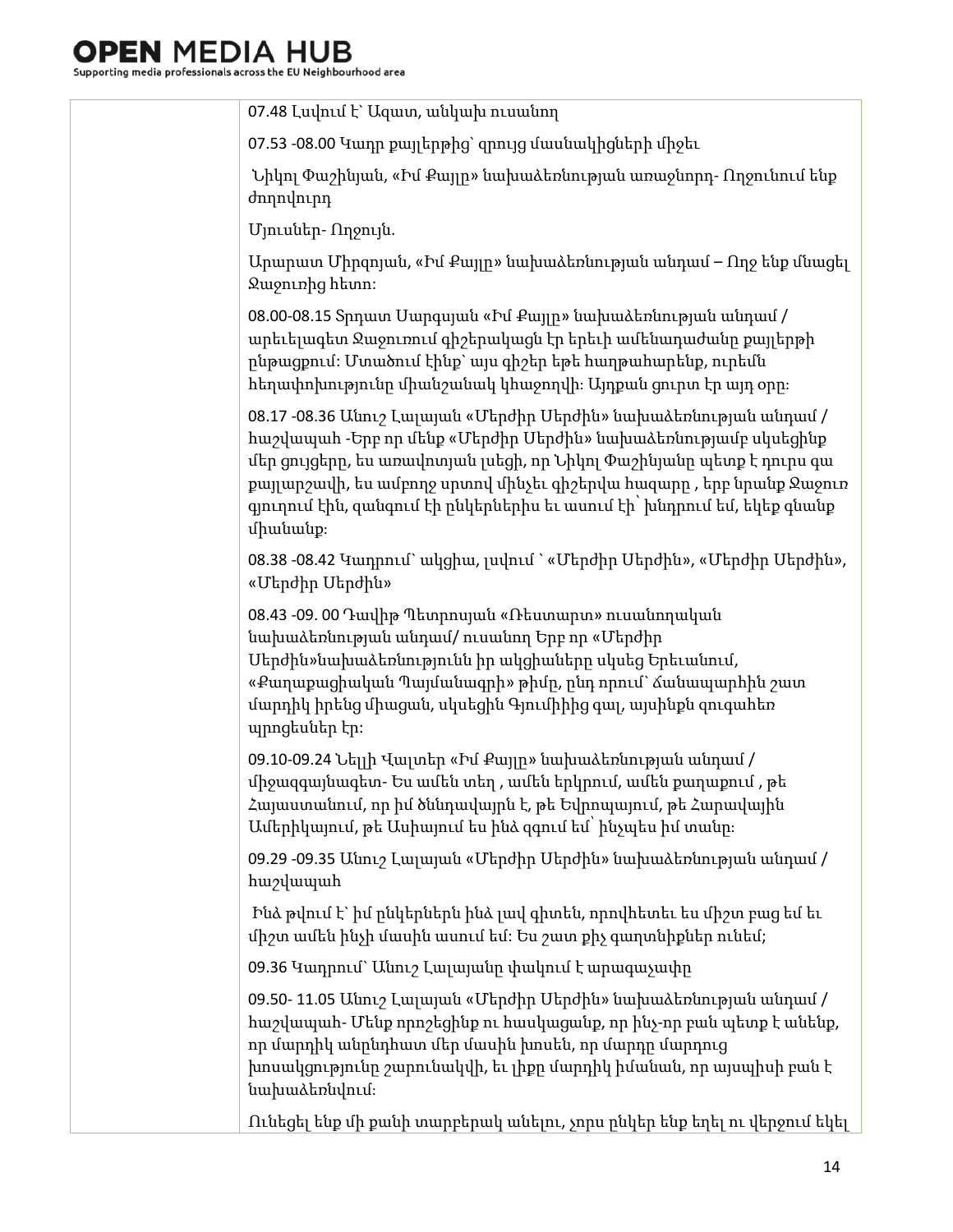ենք այն եզրահանգման, որ պետք է հենց Սերժ Սարգսյանի ընտանիքի գրպանին կպնենք, որը հենց արագաչափ փակելն է, ու ուշադրությունն ավելի շատ կգրավվեր, քան թե ինչ-որ ուրիշ ակցիան։

Մենք արեցինք գիշերով, եւ ինչու հենց վարտիքով, ինձ թվում է, բոլորին շատ լավ հասկանալի է, քանի որ մարդկանց թողել են միայն վարտիքով եւ մենք վերջին վարտիքն էլ տվեցինք:

Գնացի աշխատանքի, մայրիկդ զանգահարեց, ասաց ոստիկաններ են եկել մեր տուն, հինգ հոգի, հիմա գալիս են քո աշխատանքի տեղ։

Զանգահարեց ինձ Նիկոլ Փաշինյանը ու ասաց, որ ոստիկանական ցանկացած ճնշում անպատիժ չի մնալու եւ ամեն ինչ կանենք, որպեսզի ոստիկանները քեզ այլեւս չանհանգստացնեն։ Ու որոշեցինք այսպիսի մի բան, եթե ինչ-որ ակտիվիստի կպնի ոստիկանությունը, Նիկոլ Փաշինյանը կամ արագաչափը կփակի, կամ կփակի ճանապարհը։

11.05 Կադրում Նիկոլ Փաշինյանը փակում է արագաչափը

11.06- 11.22 Նիկոլ Փաշինյան- Սիրելի հայրենակիցներ, մենք իրականցրինք այս ակցիան ի պաշտպանություն քաղաքացիական այն ակտիվիստների, ովքեր իրենք էլ այս արագաչափերի դեմ գործողություն էին իրականացրել եւ հետապնդման էին ենթարկվել ոստիկանության կողմից:

11.23- 12.10 - Դավիթ Սանասարյան «Մերժիր Սերժին» նախաձեռնության անդամ / իրավագետ -«Մերժիր Սերժին» -ի ժողովրդով գնացինք «Իմ քայլի» ժողովրդին հանդիպելու Հրազդանում, որ ամբողջ ճանապարհին դնում էինք այդ ստվարաթղթից պատրաստված «Մերժիր Սերժին» նշումով հարմարանքները, որ փակենք արգաչափերը ու շատ ուժեղ քամին էր: Քամին էր տանելու այդ կամ գալու, հանելու էին ու ինչ արեցինք` մի հետաքրքիր բան` քաոտիկ իրավիճակ: Չենք ասում,ո ր քաոս պետք է ստեղծենք, քաոտիկը այդ գործողություն է. եւ ինչպես արեցինք… Գրում էինք ֆեյսբուքում` Արարատի մարզ, բայց մենք Հրազդանում էինք, 15 րոպե հետո նոր արագաչափ էինք փակում, գրում էինք` Վայոց ձոր, ու ոստիկանությունը, վստահեցնում են, չեն հասկացել` որտեղ է այդ ամեն ինչը: Մտածել են, որ մենք դեպի Սյունիք ենք գնում:

12.13 – 12.23 Նիկոլ Փաշինյան - Սիրելի ժողովուրդ, այսօր ապրիլի 13-ն է` մեր քայլարշավի 14 –րդ օրը, եւ մենք գտնվում ենք Երեւանի մատույցներում: Եւ այսօր մտնում ենք մայրաքաղաք Երեւան

12.28 Կադրում` Ազատության հրապարակ, Լսվում է կոչ` Մեզ սպասում է Ազատության հրապարակը , երգից կտոր` «Ես մենակ չեմ, ես մենակ չեմ…»:

12.38 -13.10 Նելլի Վալտեր «Իմ Քայլը» նախաձեռնության անդամ / միջազգայնագետ - Ինքաբուխը նկարագրում է այս հեղափոխությունը, նույնիսկ քաղաքական քայլերն էին շատ ինքնաբուխ ողջ ընթացքում։ Իհարկե պլանավորված էլ էր, բայց ոչ հեղափոխություն։ Պլանավորված էր քայլել, դեմ գնալ ռեժիմին, դեմ գնալ Սերժ Սարգսյանի որպես վարչապետ ընտրվելու հանգամանքին, փոխել քաղաքական վիճակը, բայց որ դա կվերաճի հեղափոխության, դա հաստատ պլանավորված չէր։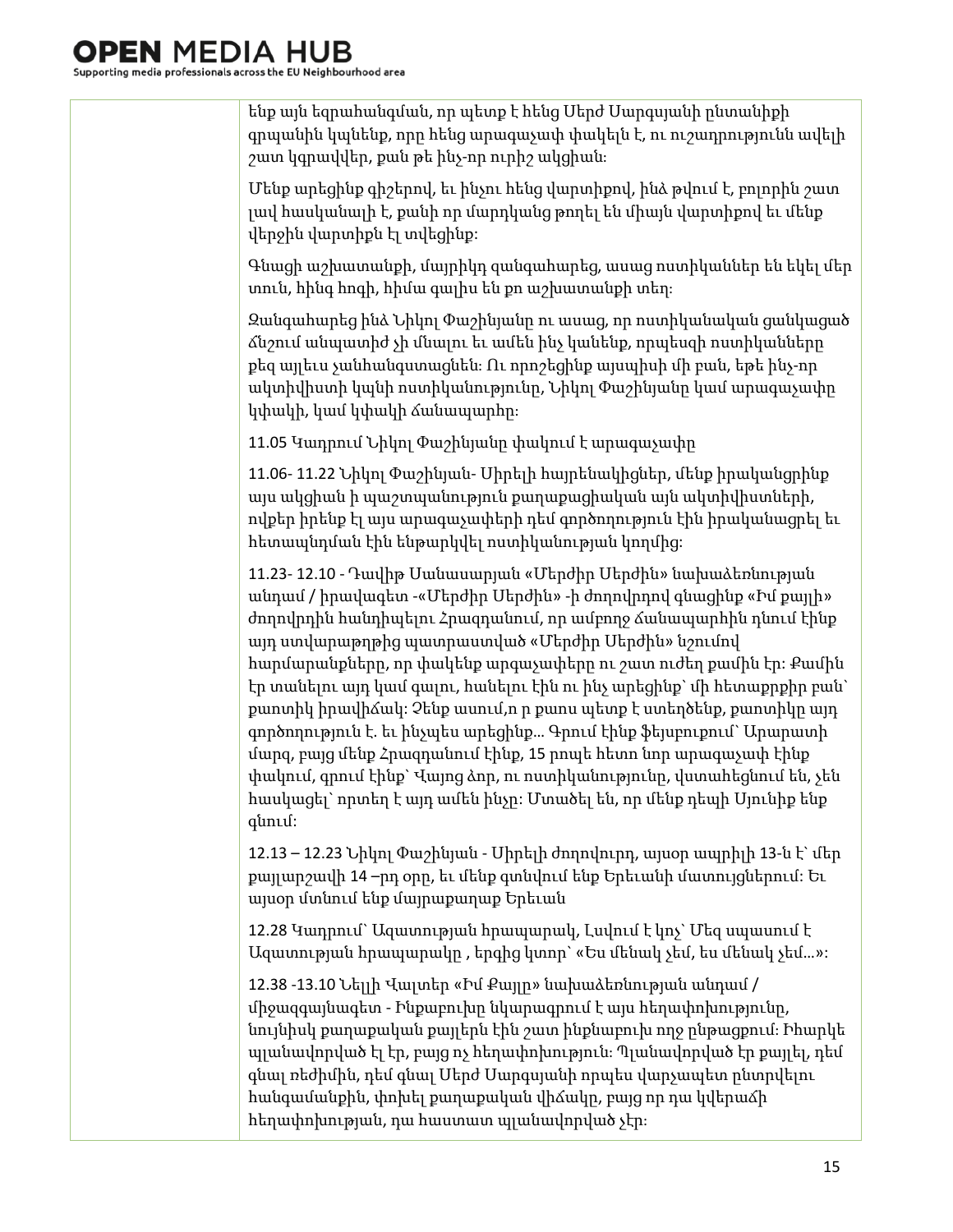13. 11- 13.20 Անուշ Լալայան «Մերժիր Սերժին» նախաձեռնության անդամ / հաշվապահ - Առաջին ցույցին, երբ որ մենք գնացինք, համոզված էի, որ 100 տոկոս մենք հաղթելու ենք։ Չգիտեմ՝ ինչպես, բայց հաղթելու ենք։

13.30 -13.54 Տրդատ Սարգսյան «Իմ Քայլը» նախաձեռնության անդամ / արեւելագետ- Երբ քայլերթի ծրագիրը կար, և մոտավոր` Մխիթար Հայրապետյանը ասաց քայլերթի արդյունքում հրավիրված հանրահավաքին կմասնակցի 4-ից 5 հազար մարդ, առավելագույնը իրազեկման 14-օրյա գործընթացից հետո, այդ ժամանակ պարոն Փաշինյանն ասաց՝ եթե 4000-5000 մարդ գա Ազատության հրապարակ, ապա ես հեղափոխությունը կհասցնեմ իր ավարտին, դա եղել է մարտ ամսվա սկզբին:

13.55 -14.06 Նիկոլ Փաշինյանը` առաջին միտինգի ժամանակ – Իրար մեջքը պինդ բռնած կանգնում ենք, եւ նրանք մեր աչքերի մեջ պետք է տեսնեն Սերժ Սարգսյանի պարտությունը:

14.07 Հավաքվածները արձագանքում են` այո~:

14.10-15.24 Նելլի Վալտեր «Իմ Քայլը» նախաձեռնության անդամ / միջազգայնագետ Եթե երեւէ ինձ կյանքում հարցնեն երբեւէ զգացել ես վախ կամ վտանգ, իրական վտանգ, ես կասեմ, որ զգացել եմ Մատչու Պիչուից հաջորդ քաղաքը գնալու ճանապարհին, երբ որ մենք գնացքը բաց էինք թողել ու կամ ստիպված պետք է այդտեղ գիշերեինք, որտեղ ոչ մի բան չկա. ինչ-որ գյուղ է բավականին բարձր հարթության վրա, ցուրտ եւ պատրաստված չէինք։ Կամ ընտրում էինք երկրորդ տարբերակը` ջունգլիի միջով ոտքո վ քայլել հաջորդ գյուղ, որտեղ կարող էինք տաքսի վերցնել ու գնալ ուրիշ քաղաք։ Վեց հոգով էինք, եւ գիշերվա ժամը երեքին հեռախոսի լույսի տակ, ջունգլիով արագ զինվորականի պես քայլելով երեք ժամ, հասել ենք հաջորդ գյուղը։ Եւ երեւի կյանքում առաջին անգամ ռեալ վտանգ, որ կյանքս կարող եմ կորցնել տարբեր պատճառներով կամ ինչ-որ վայրի կատաղած կենդանիների, կամ օձերի, կամ այդ կարգի ինչ-որ բաների պատճառով ու նաեւ այնտեղ ապրող մարդկանց պատճառով, որովհետեւ գիշերվա ժամը երեքին տուրիստները գործ չունեն ջունգլիում, ու եթե ինչ-որ մեկին հանդիպեինք, չգիտեմ ինչ ավարտ կունենար։

15.28-15.37 Անուշ Լալայան «Մերժիր Սերժին» նախաձեռնության անդամ / հաշվապահ - Ես կյանքում ոչ մի բանից չեմ վախենում, բացի այդ պաուկներից ու այդ կենդանիներից` բլոճներից:

15.38 Կադրում` ցուցարարներն մտնում են Հայաստանի հանրային ռադիոյի շենք:

15.42-16. 32 Անուշ Լալայան «Մերժիր Սերժին» նախաձեռնության անդամ / հաշվապահ - Ի սկզբանե ուրոշել էինք, որ պետք է մտնենք ռադիոտուն։ Բայց ես չգիտեի, որ մասնակցությունս պետք է ունենամ: Մեր ընկերներից մեկն եկավ` ասաց, թող բոլորդ գործերդ , գնում ենք: Առանց հարցեր տալու` գնացի: Հետո ասաց` գնում ենք ռադիոտուն:

Երբ որ մի խումբ մարդկանց մեջ ազատ տարածք է լինում, բոլորը շարժվում են այդ ուղղությամբ: Ես արագ ճողոպրեցի, բարձրացա վերեւ եւ վիկտորիա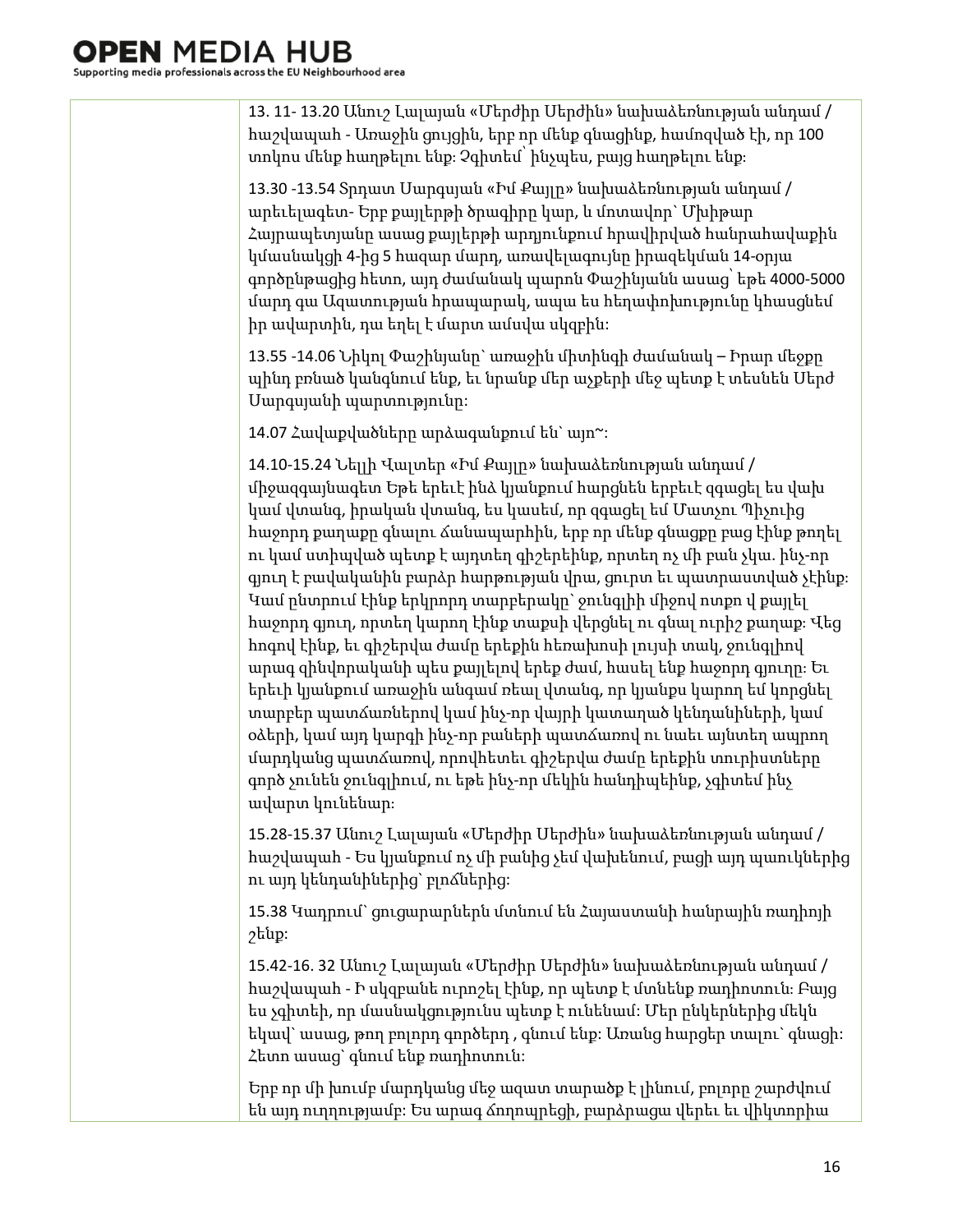ցույց տվեցի, որ այդտեղ եմ: Ոստիկանը իմ հետեւից եկավ եւ վրաս զենք պահեց։ Այդ պահը ինձ համար ամենաերկար պահերից էր կյանքումս, երբ որ վայրկյանը րոպե էր թվում։ Ես նայում էի, ու չէի հավատում, որ ինքը կկրակի։ Ինքն էլ էր իրականում վախեցած: Հետո ակտիվիստներից Նարեկ Ղահրամանյանն եկավ եւ ինձ գրկեց, տարավ այդտեղից, հետո եկավ Նիկոլ Փաշինյանը եւ ասաց, թե կրակելու ես՝ իմ վրա կրակի, որովհետեւ ես եմ ամեն ինչ սկսել:

16.39-17.08 Արսեն Խառատյան , «Իմ Քայլը» նախաձեռնության անդամ / արեւելագետ -Փողոցը որպես մեթոդ պայքարի գիտեմ այնքան ժամանակ, ինչ ինձ հիշում եմ։Ասում էինք, եթե դու անձամբ լավ ես ,դա չի նշանակում որ բոլորն են լավ։ Սոցիալական պատասխանատվություն էինք քարոզում ,այսինքն կոլեկտիվ մտածել էինք ուզում ։Ուզում էինք , որպեսզի ակտիվ քաղաքացի ունենանք, մարդ ունենանք, որն ըմբոստ է կամ իր ըմբոստությունը ռիսկով կարա ցույց տա, այսինքն` թույլատրելիության տարածք։ Ազատության կռիվ էր։

17.15-17.22 Անուշ Լալայան «Մերժիր Սերժին» նախաձեռնության անդամ / հաշվապահ -Ամսի 12-ի ակցիային մենք ութ հոգով փակեցինք Մաշտոցի պողոտան. 40 րոպե չէինք թողնում, որ որեւէ ավտոմեքենա անցնի:

17.23 Կադրում` փողոցը փակելու ակցիան, երբ ոստիկանները տանում են Անուշին, վերջինս ասում է` Ոտքերիցս բռնեք:

17.32 Դավիթ Սանասարյանը ակցիայի ժամանակ վանկարկում է` Ոստիկան, միացիր, ոստիկան միացիր:

17.37 -18.00 Դավիթ Սանասարյան «Մերժիր Սերժին» նախաձեռնության անդամ / իրավագետ – Որեւիցե հեղափոխություն ինչ-որ պահի ազդեցության տակ չի: Ցանկացած նման պրոցեսներ նախորդ պրոցեսների շարունակությունն են ապահովում: Եթե ասենք, որ մենք մի ամսում հեղափոխություն արեցինք, սուտ կլինի:Այդպես չի: Նախորդ բոլոր պայքարները` անկախ նրանից, թե ով է արել, տվել է դրական արդյունք:

18. 01 -18.18 Կադրում` ակցիա, բերման են ենթարկում երիտասարդներին, բերման ենթարկվող աղջիկն ասում է` բարեւ ձեզ:

18.18-18.40 Տրդատ Սարգսյան «Իմ Քայլը» նախաձեռնության անդամ / արեւելագետ -Այս հեղափոխությունը երևի թե ոչ մեկին չարժե վերագրել. տարբեր խմբերի, հեղափոխությունը կատարել է հայ ժողովուրը, եւ մեր Քաղաքացիական պայմանգիր կուսակցությունը չի կատարել հեղափոխությունը, այլ ընդամենը կազմակերպել ու գործիքն ա եղել ժողովրդի ձեռքին:

18.45-19.14 Անուշ Լալայան «Մերժիր Սերժին» նախաձեռնության անդամ / հաշվապահ- Քանի որ մենք համոզված էինք,ո ր Սերժ Սարգսյանը վարչապետ դառնալու` այդ քայլին չի գնա, վերջիվերջո կհասկանա իր սխալը, ինքը մնալու է առանց գործի: Ու ոնց կարող է մարդն առանց գործի ապրել։ Մենք ո րոշեցինք թոշակով,մի x գումարով օգնել մարդուն, որ խողճ մարդը կարողանա ապրի։ Որոշեցինք անել մեր դրամահավաքը բացառապես 10-20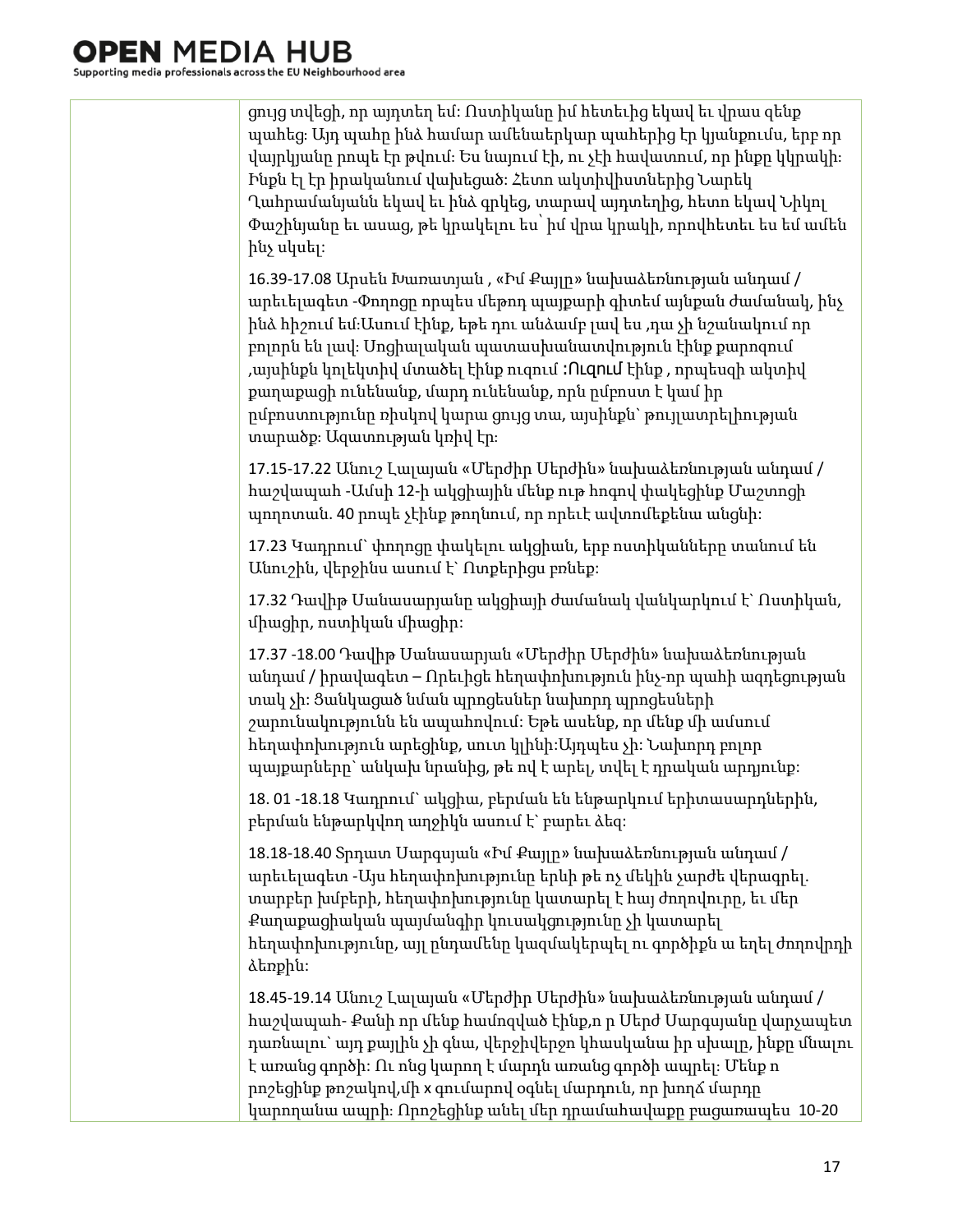| դրամներով, որովհետեւ ինքը մենակ դրան էր արժանի Բայց մարդիկ<br>այնքան լավ էին վերաբերում, իրենք բացի այդ գումարից ուրիշ բաներ էին<br>լցնում, լցնում էին պոնչիկ, պերաշկի։                                                                                                                                                                                                          |
|----------------------------------------------------------------------------------------------------------------------------------------------------------------------------------------------------------------------------------------------------------------------------------------------------------------------------------------------------------------------------------|
| 19.15 Կադրում` Օգնիր Մերժին գնալ թոշակի ակցիայից; Լսվում է`<br>«Անտարբեր մի անցեք, Մերժիկ Մարգսյանի համար 10 դրամը մի խնայեք»:                                                                                                                                                                                                                                                   |
| 19.24 -19.43 Դավիթ Սանասարյան «Մերժիր Սերժին» նախաձեռնության<br>անդամ / իրավագետ – Շատերն իմիջայլոց թեթեւ էին նայում այդ<br>միջոցառմանը, բայց մենք մի խնդիր ունեինք` մասնակցային դարձնել այդ,<br>վախի մթնոլորտը կոտրել, իսկ դրանով վախի մթնոլորտ կոտրվել է, ես<br>վստահեցնում եմ։Երբ մարդ գալիս էր ասում էր՝ տաս դրամ տալիս եմ Մերժ<br>Մարգսյանին, մենակ թե, ասում էին. թող գնա։ |
| 19.45 Ակցիա, Լսվում է տղամարդու ձայն` Մասնակցում են դրամահավաքին,<br>ուրախացել են, որ Մերժ Մարգսյանը թոշակի է գնալու; Կնոջ ձայն` Էստի<br>hամեցեք:                                                                                                                                                                                                                                |
| 19.48 Կադրում` Բաղրամյան պողոտա. Նիկոլ Փաշինյանը փորձում է անցնել<br>փշալարերը։                                                                                                                                                                                                                                                                                                  |
| 20.05-21. 53 Կադրում` հեղափոխության տարբեր օրերից դրվագներ։ Լսվում է`<br>Քայլ արա, մերժիր Մերժին կոչը։ Նիկոլ Փաշինյանը միտինգում արտասանում<br>է իր գրած բանաստեղծությունը` Իմ քայլը։                                                                                                                                                                                            |
| Այսօր ես անում եմ իմ քայլը,<br>Ես անում եմ իմ քայլը այսօր,<br>Մա հույսի առկայծող ձանապարհ է,<br>Մա գրվող պատմություն է մի նոր։                                                                                                                                                                                                                                                   |
| Ես պարտվել եմ, պարտվել եմ քանիցս,<br>Եւ տեսել քմծիծաղը ստի,<br>Բայց իմ կամքը ամուր է քարից էլ,<br>Իմ ոգին հանձնվել չգիտի։                                                                                                                                                                                                                                                        |
| Երբ տեսնում եմ երկրիս տառապանքը,<br>Ստահոդ ձառողի փառքը սին,<br>Համոզվում եմ կրկին, որ իմ ջանքն է<br>Փակուղին ձեղքելու բանալին։                                                                                                                                                                                                                                                  |
| Նոր շունչ եմ ուզում ու նոր կյանք,<br>Հին երկրիս համար հուսահատ,<br>Եւ դարձնել պիտ նրան կարենանք՝<br>Երջանիկ, ու Հզոր, ու Ազատ։                                                                                                                                                                                                                                                   |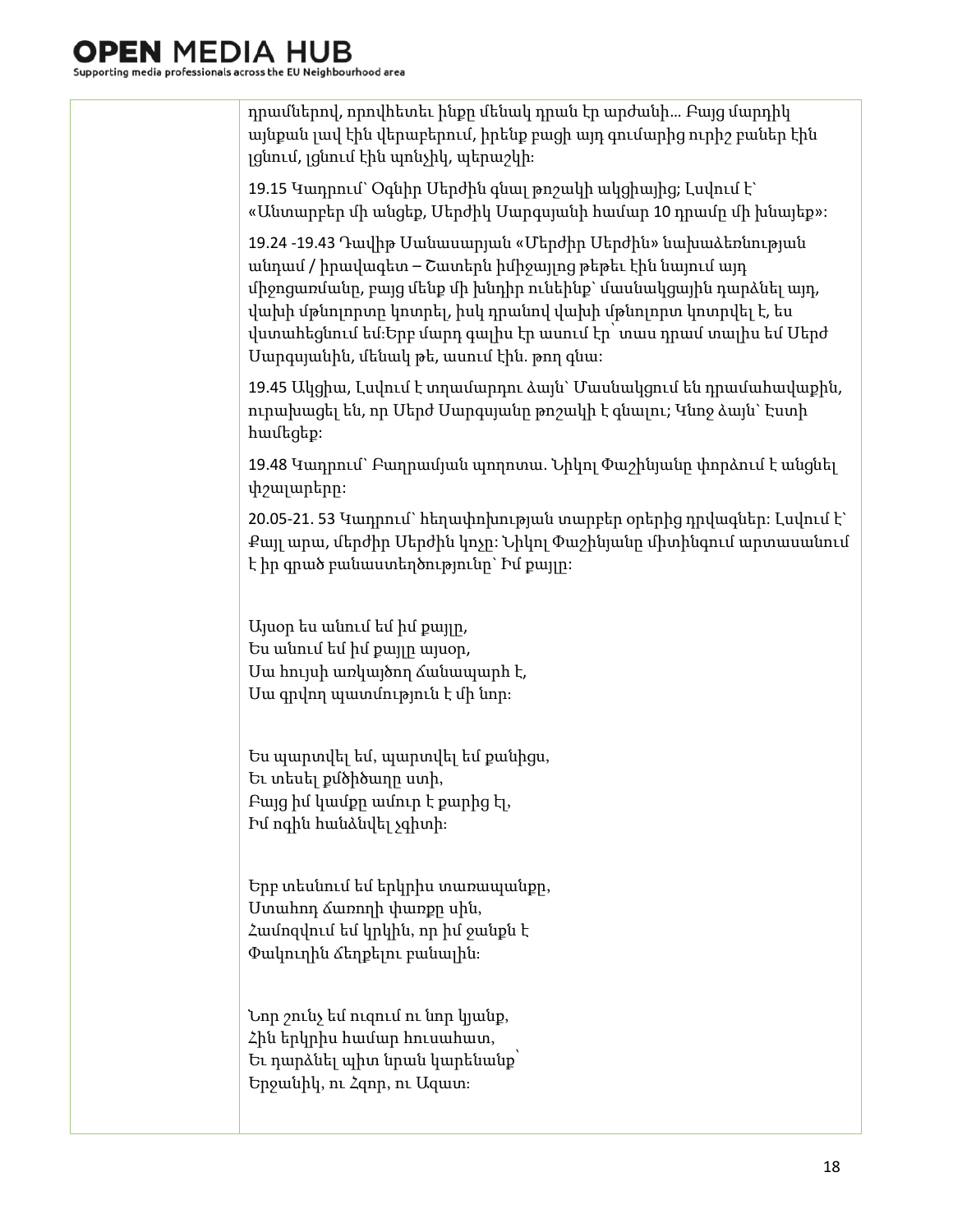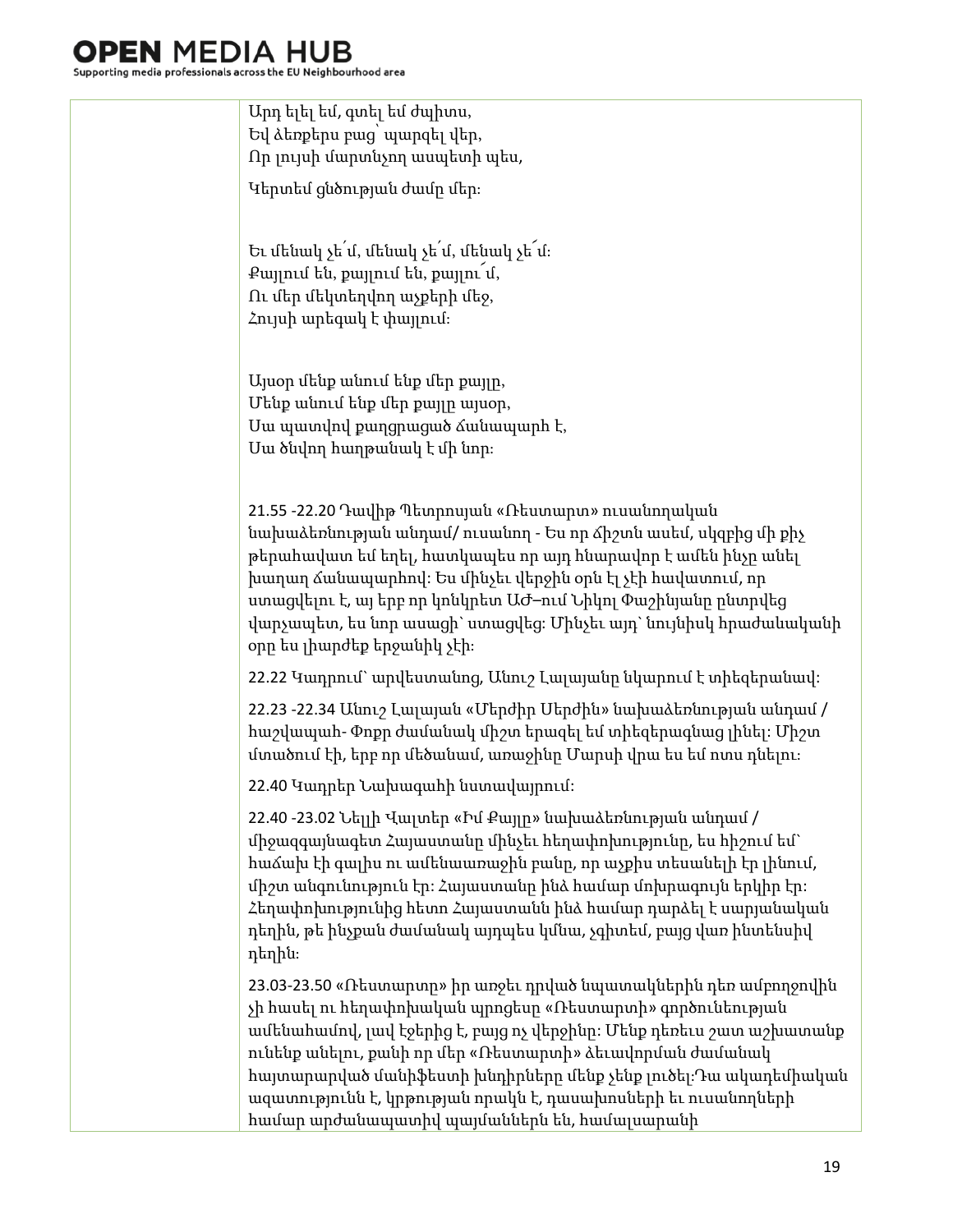կուսակցականացվածության խնդրի լուծելը, ուսանողների դերը կառավարման հարցում մեծացնելն է։Այդ խնդիրները մենք դեռ չենք լուծել. Դրա համար «Ռեստարտը» դեռ շարունակում է իր գոյությունը:

23.50 Կադրում` «Ռեստարտը» քննարկում է կազմակերպել Սիրահարների այգում

23.51 -24.01 Վիկտորյա Այդինյան- փոխվարչապետի օգնական- Պետություն ենք կառուցում եւ այն պետությունը,որը մենք ենք ուզում:Այնպես որ` կոչ եմ անում բոլորին, անկախ դժվարություններին, եկեք կառավարություն, մեզ հետ շատ հավես է:

24.02-24.22 Անուշ Լալայան «Մերժիր Սերժին» նախաձեռնության անդամ / հաշվապահ -Հեղափոխությունը դեռ նոր-նոր սկսել է. պետք է տեղի ունենա արժեքների հեղափոխություն, պետք է տեղի ունենա մարդկանց գիտակցության` արդեն որպես քաղաքացու, արժանապատիվ, անկաշառ քաղաքացու հեղափոխություն սկսվի իրենց մտածելակերպի եւ ապրելակերպի մեջ: Երբ որա րդեն այդ դրույթները լինեն, արդեն կարելի է համարել, որ հեղափոխությունը ստացվել է:

24.24- 24.36 Արսեն Խառատյան , «Իմ Քայլը» նախաձեռնության անդամ / արեւելագետ -Այն պահից , երբ մենք անկարող կգտնվենք , երբ որ մեր կարիքը չի լինի, կհայտնվեն այն Դավիթները եւ մյուս ընկերները(նկատի ունի Դավիթ Պետրոսյանին որպես ավելի երիտսարդ սերունդ-խմբ), որոնք ուղղակի մեզ կհեռացնեն կամ մենք ինքներս խելոք կհեռանանք։

24.36-25.03 Նելլի Վալտեր «Իմ Քայլը» նախաձեռնության անդամ / միջազգայնագետ- Ամենակարեւոր բանը ռյուկզակն է. ինքը նախ քո տունն է դառնում ճանապարհորդության ընթացքում եւ երկրորդը` պետք է հարմար լինի, որովհետեւ շատ հաճախ սահման ես անցնում` 9 ժամ, 8 ժամ քայլելով: Ռյուկզակս ընկերս է եղել: Մարդիկ ինձ հաճախ հարցնում են` ոնց ես մենակ, մեն-մենակ ճանապարհորդում Հարավային Ամերիկայում, ամենավտանգավոր քաղաքաներում եւ այլն. ես միշտ ասում էի` ես մենակ չեմ, ռյուկզակիս հետ եմ:

24.04-25.30 Տրդատ Սարգսյան «Իմ Քայլը» նախաձեռնության անդամ / արեւելագետ -Այն քարոզը, որ եղել է ամբողջ քայլերթի, ցույցերի ժամանակ սերն է եղել դեպի հայրենիք, դեպի այն կառույցներ, որոնք պաշտպանում են մեր հայրենիքը, դեպի ոստիկանություն, և հենց դա է մեր հաջողության գրավականը եղել: Մենք ատելություն չենք տարածել, ատելություն չենք սերմանել մարդկանց մեջ, դրա համար էլ սերը հաղթեց:

25.31 Կադրում` Նախագահի նստավայր, պատվո պահակախումբ:

23.40 -26.31 Նելլի Վալտեր «Իմ Քայլը» նախաձեռնության անդամ / միջազգայնագետ Ինչքան ինձ հիշում եմ, երբ որ դրսում եմ եղել, երբեւէ չեմ կարեւորել, թե որտեղից եմ գալիս: Ու երբեւէ չեմ ուզեցել հատուկ նշել՝ ես Հայաստանից եմ կամ առաջին քրիստոնեություն ընդունած երկրի ներկայացուցիչ եմ կամ ինչ-որ հատուկ բան չի եղել, որ հատուկ ուզեցել եմ